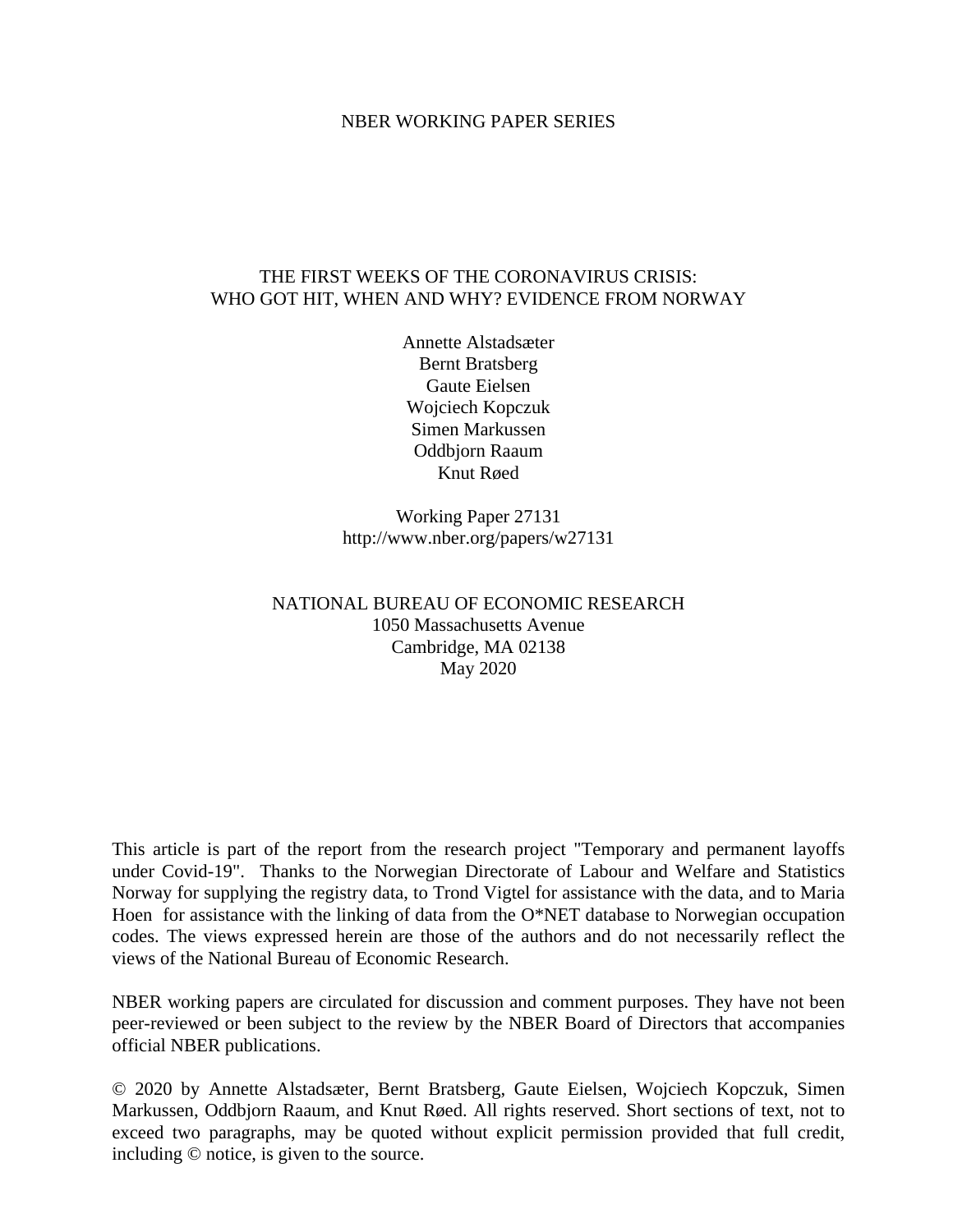The First Weeks of the Coronavirus Crisis: Who Got Hit, When and Why? Evidence from Norway Annette Alstadsæter, Bernt Bratsberg, Gaute Eielsen, Wojciech Kopczuk, Simen Markussen, Oddbjorn Raaum, and Knut Røed NBER Working Paper No. 27131 May 2020 JEL No. E24,J11,J4,J6

#### **ABSTRACT**

Using real-time register data we document the magnitude, dynamics and socio-economic characteristics of the crisis-induced temporary and permanent layoffs in Norway. We find evidence that the effects of social distancing measures quickly spread to industries that were not directly affected by policy. Close to 90% of layoffs are temporary, although this classification may change as the crisis progresses. Still, there is suggestive evidence of immediate stress on a subset of firms that manifests itself in permanent rather than temporary layoffs. We find that the shock had a strong socio-economic gradient, hit a financially vulnerable population, and parents with younger children, and was driven by layoffs in smaller, less productive, and financially weaker firms. Consequently though, the rise in unemployment likely overstates the loss of output associated with the layoffs by about a third.

Annette Alstadsæter School of Economics and Business Norwegian University of Life Sciences P.O. Box 5003, NO-1432 Ås Norway annette.alstadsater@nmbu.no

Bernt Bratsberg Ragnar Frisch Centre for Economic Research Gaustadalléen 21, 0349 Oslo Norway bernt.bratsberg@frisch.uio.no

Gaute Eielsen Department of Research and Analysis Norwegian Directorate of Labor and Welfare Norway gaute.eielsen@nav.no

Wojciech Kopczuk Columbia University 420 West 118th Street, Rm. 1022 IAB MC 3323 New York, NY 10027 and NBER wk2110@columbia.edu

Simen Markussen Ragnar Frisch Centre for Economic Research Gaustadalléen 21, 0349 Oslo Norway simen.markussen@frisch.uio.no

Oddbjorn Raaum Ragnar Frisch Centre for Economic Research Gaustadalleen 21, 0349 Oslo Norway oddbjorn.raaum@frisch.uio.no

Knut Røed Ragnar Frisch Centre for Economic Research Gaustadalléen 21, 0349 Oslo Norway knut.roed@frisch.uio.no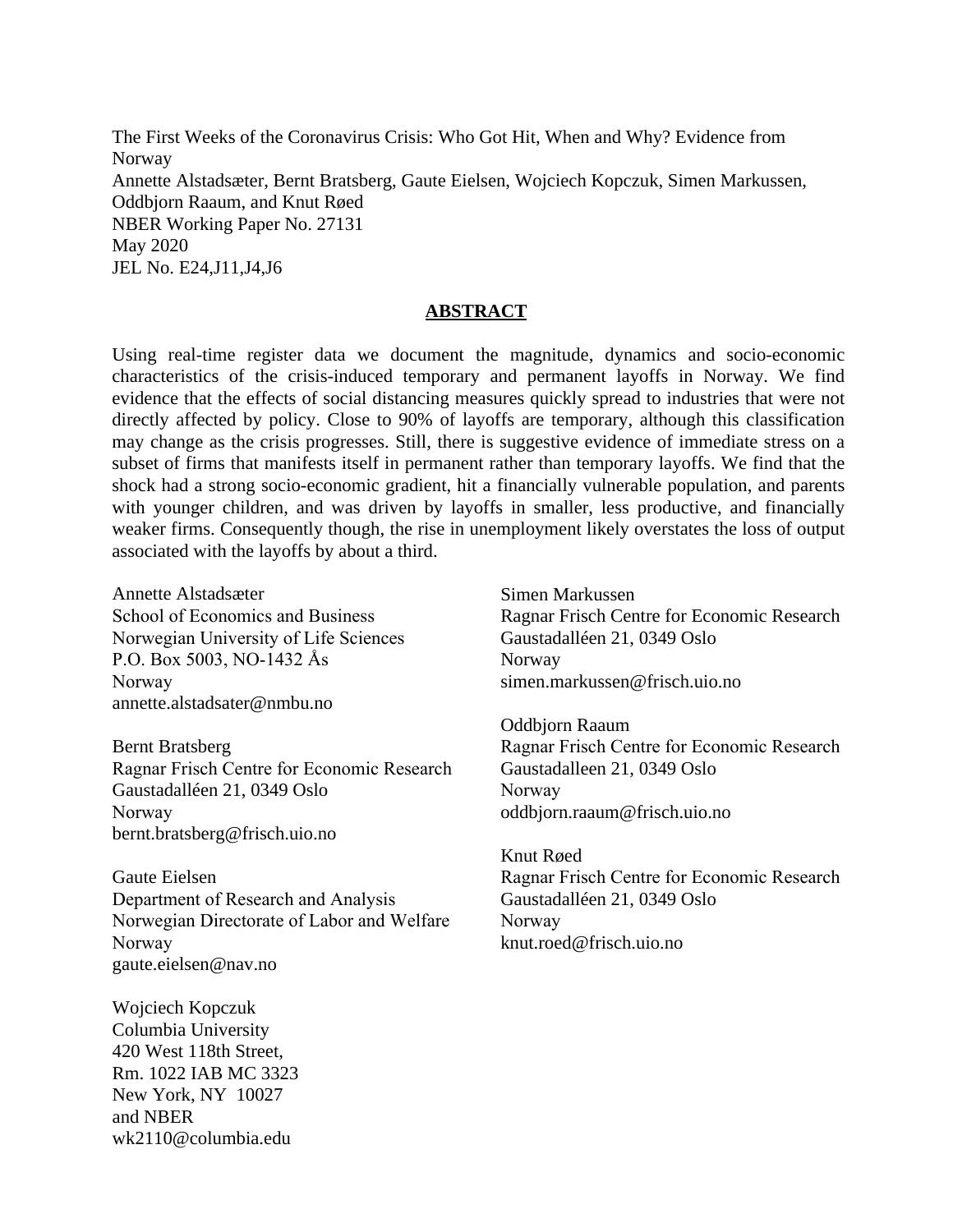The coronavirus crisis hit fast all around the world. Its unprecedented nature and the response to it through social distancing led to massive reduction in economic activity. In Norway, where our data comes from, the measures were announced on March  $12<sup>th</sup>$  and during the following few weeks 360,000 people (approximately 12% of the labor force) signed up for unemployment benefits, as Figure 1 demonstrates.



Figure 1: Unemployment benefits applications in Norway 3/1-4/19/2020

Note: Temporary and permanent layoffs refer to persons who have applied for unemployment benefits under the temporary or regular schemes of the UI program. Regular claims may include, in addition to dismissals, persons who have completed a fixed term employment contract. For each applicant we classify the person as temporarily or permanently laid off based on the latest filed application.

In the Norwegian context, workers filing for unemployment benefits may be laid off temporarily or permanently. Approximately 90 percent of the layoffs during the period covered here are temporary. That means that most of those applying for benefits retain employment relationships. There is, of course, a risk that temporary layoffs may turn into permanent layoffs later on. Berg et al. (2015), for example, shows that during the recession of 1993-95, about 15% of temporary layoffs did not return to the previous job. Previous studies also show that those exposed to unemployment during a temporary economic crisis have higher risk to be out of work in the longer term; see e.g. Yagan (2019).

On March 16, the Norwegian parliament agreed to change the rules for layoffs with immediate effect. Laid off workers will be paid full wages (up to an income limit of approximately NOK  $600,000$  — about USD 56,000) for the first 20 days. Afterwards, the benefits will be equal to 80% of income under NOK 300,000 and 62.4% for income between NOK 300,000 and 600,000. There is no compensation for lost income above NOK 600,000. Additionally, employers' responsibility for the first period of full pay was reduced from 15 to 2 days.

These changes in layoff regulations have been followed by additional crisis responses aimed at preventing bankruptcies, maintaining activity in municipalities and increased support for temporary training of laid off and unemployed.

We use almost real-time unemployment claims information linked to administrative registry data on past characteristics of individuals and firms to characterize which individuals and businesses were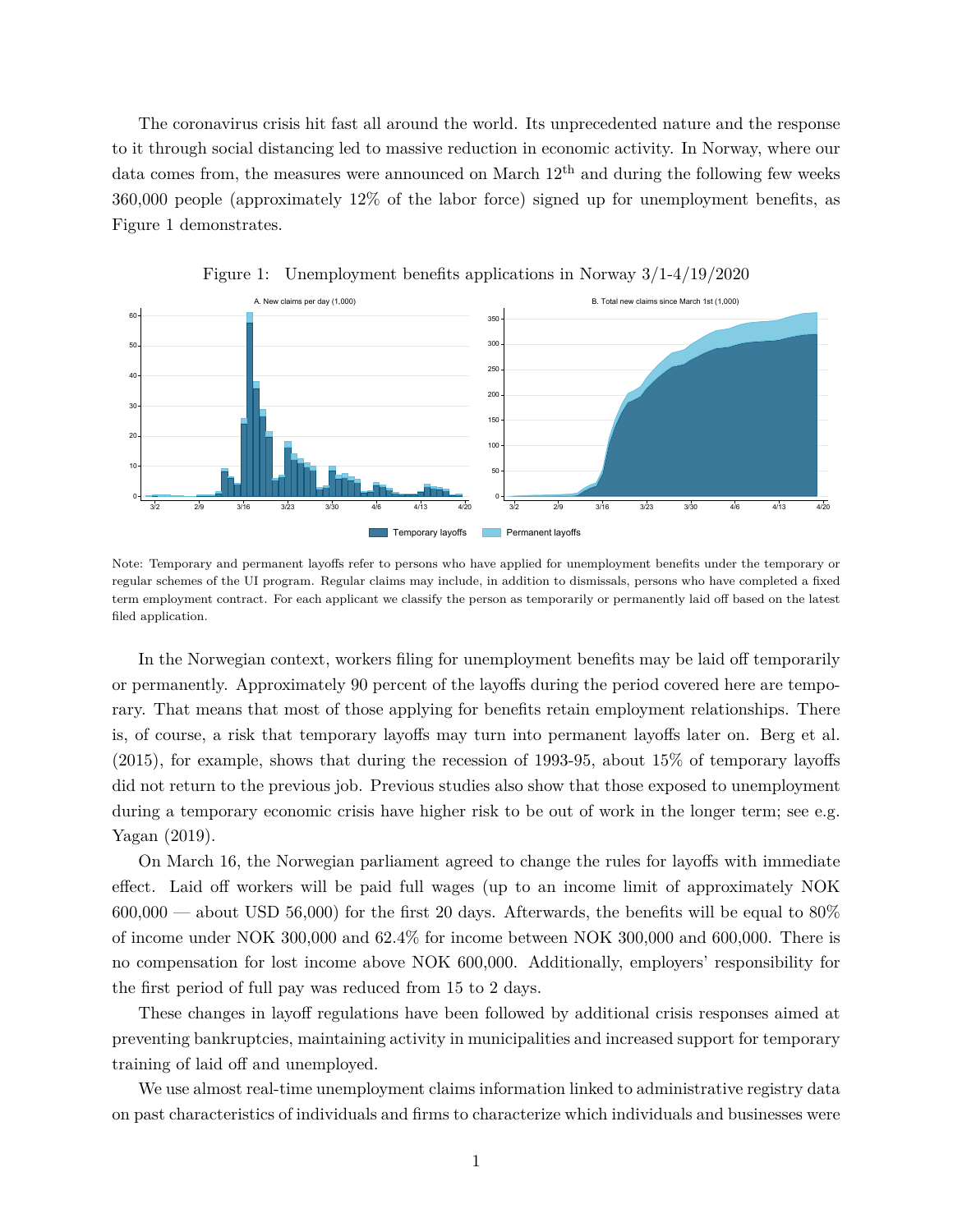most affected, how the effect unfolded over the first few weeks, and the role that policy played in the process.

In this article, we take a closer look at who was most affected by the crisis during the first few weeks, both by loss of work through temporary or permanent layoff, and by being exposed to infection risk through work with socially critical functions. The article delves into a research literature that has studied heterogeneous effects of economic crises; see, for example, Hoynes et al. (2012), who find that the financial crisis in the United States has particularly affected minority groups, youth, and those with low education. Studies from Germany, Britain and Norway have also shown that immigrants are particularly vulnerable to economic fluctuations (Dustmann et al, 2010; Bratsberg et al, 2010; 2018). However, the crisis we are facing now is unique, both in terms of how quickly it has occurred, how many are affected, and not least in its underlying origins. It is thus far from obvious that studies of previous economic fluctuations provide a good basis for assessing the distributional effects of the crisis we are currently experiencing.

This paper also contributes to emerging literature on the impact of the crisis on the labor market and it does so with real-time administrative data rather than relying on survey-based or partial industry-based information (see for example Adams-Prassl et al, 2020, Bartik et al 2020, and Coibion, Gorodnichenko and Weber, 2020).

We have six main findings. First, layoffs started in sectors of the economy directly affected by the policy measures but then quickly spilled over to the rest of the economy so that after 4 weeks 2/3 of layoffs are accounted for by businesses that were not directly targeted. Second, close to 90% of layoffs are temporary rather than permanent and while this classification may change as the crisis progresses, that is one glimmer of hope in the data. Third, while permanent layoffs are a minority, they still correspond to a 1.5 percentage point increase in unemployment — an unprecedented monthly change. Fourth, the layoffs have a strong socio-economic gradient and hit financially vulnerable populations. Fifth, there are hints of the important role of childcare — within firms, layoffs appear to be skewed toward workers with younger children, in particular toward women. Finally, layoffs are more common in less productive and financially weaker firms so that the employment loss may be overstating total output loss (although, the potential unobserved offsetting consideration is the possibility of underemployment of those that remained on the job).

### **1 The data**

The primary database for this article is all individual unemployment benefit applications in Norway during the period from March  $1^{st}$  to April  $19^{th}$  2020, with information on whether the applications concerned ordinary unemployment or temporary layoffs. This means that in practice the analysis will include wage earners, entitled to unemployment benefits. As the annual income limit for entitlement to unemployment benefit was lowered from approximately NOK 125,000 to NOK 75,000 in connection with the current crisis, some applicants are very low income. We do not have information on financial problems among self-employed persons and persons whose main income comes from contract work.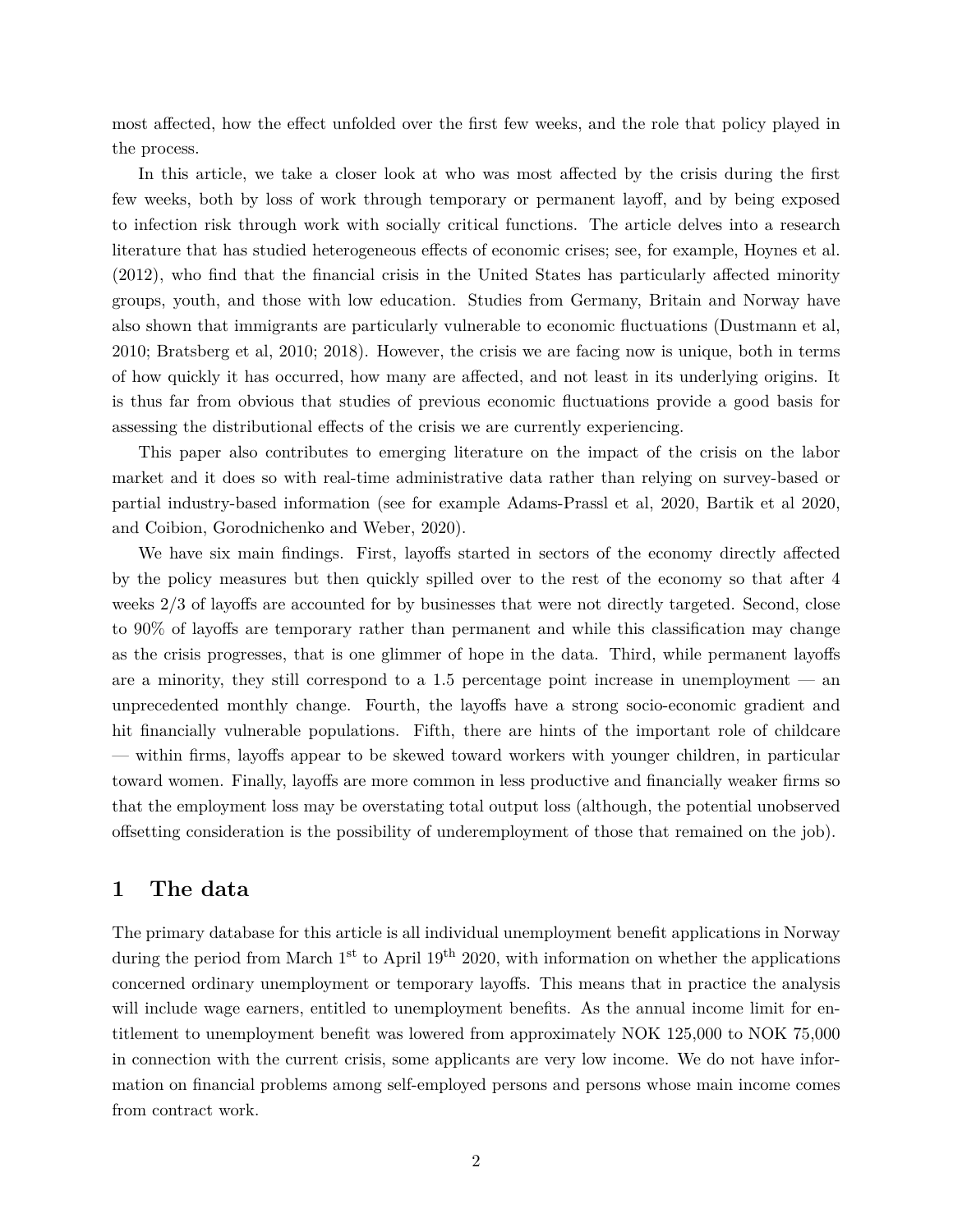The population includes all persons residing in Norway as of January 1st 2019, and provides information about the employer (including industry), occupation, salary, previous income, education, age, sex, and country of birth, with links to spouse, children, and parents.

The employer has been identified on the basis of the so-called a-form, filed by all employers to the tax authority, in December 2019. The a-form includes information on occupation, current wages, and hours worked. Information on education is updated until October 2018, while information on previous income from all sources covers the period 1967-2017. The latter means that we can calculate total professional income so far in life quite precisely for the entire population.

As part of characterizing employees' occupations, we use information from  $O^*NET$  (see [www.](www.onetonline.org) [onetonline.org](www.onetonline.org)), which, based on US data, provides a detailed description of the characteristics of various occupations. This information is then linked to the Norwegian standard for occupational classification (Hoen, 2016). In this article, one particular characteristic is of interest, namely the degree to which the job requires physical proximity to other people. Professions are described on a scale from 0 (do not work in the vicinity of others) to 100 (profession involves direct physical contact with others). This variable is standardized (in the US data), so that the average is equal to 0 and standard deviation is equal to 1.

Since our information on occupation and hourly wage is based on information somewhat back in time, some of the employed will be "misplaced." This will happen for people who have switched jobs after December 2019. There are also some unemployment benefit applicants who cannot be matched to other data. This may be because they were not resident on January 1, 2019, or did not have a "normal" contract with an employer during 2019. Table 1 gives a more detailed description of the data. The analysis sample, described in column 1, consists of all wage recipients registered in 2019. Our data links enable us to capture a total of 330,492 of the 362,539 unemployment insurance applicants (91.2%) in the period in question; see columns (2) and (3). Among the approx. 32,000 applicants that we do not match, one half are not residents in the country as of January 1, 2019 (column 5). The rest fall out of our analysis because we cannot connect them to an employer in 2019 (column 4).

### **2 The Dynamics of the Crisis**

Even though the crisis hit widely, it did not hit at random. In this section we look more closely at which employees had to bear the negative consequences in the first few weeks. We will first and foremost focus on who lost the job, through temporary or permanent layoffs. But we will also look at who might bear the brunt by continuing to work in jobs with the risk of incurring infection. This latter group consists of people in "socially critical" professions with a great deal of physical proximity to other people, such as health personnel, nursing and care staff, and staff in grocery stores. [∗](#page--1-0)

Figure 2 shows the composition of layoffs by different types of policies. The initial measures requiring social distancing were announced on Thursday, March 12, and the layoffs responded immediately, with a big spike in claims immediately after the weekend on Monday March 16 when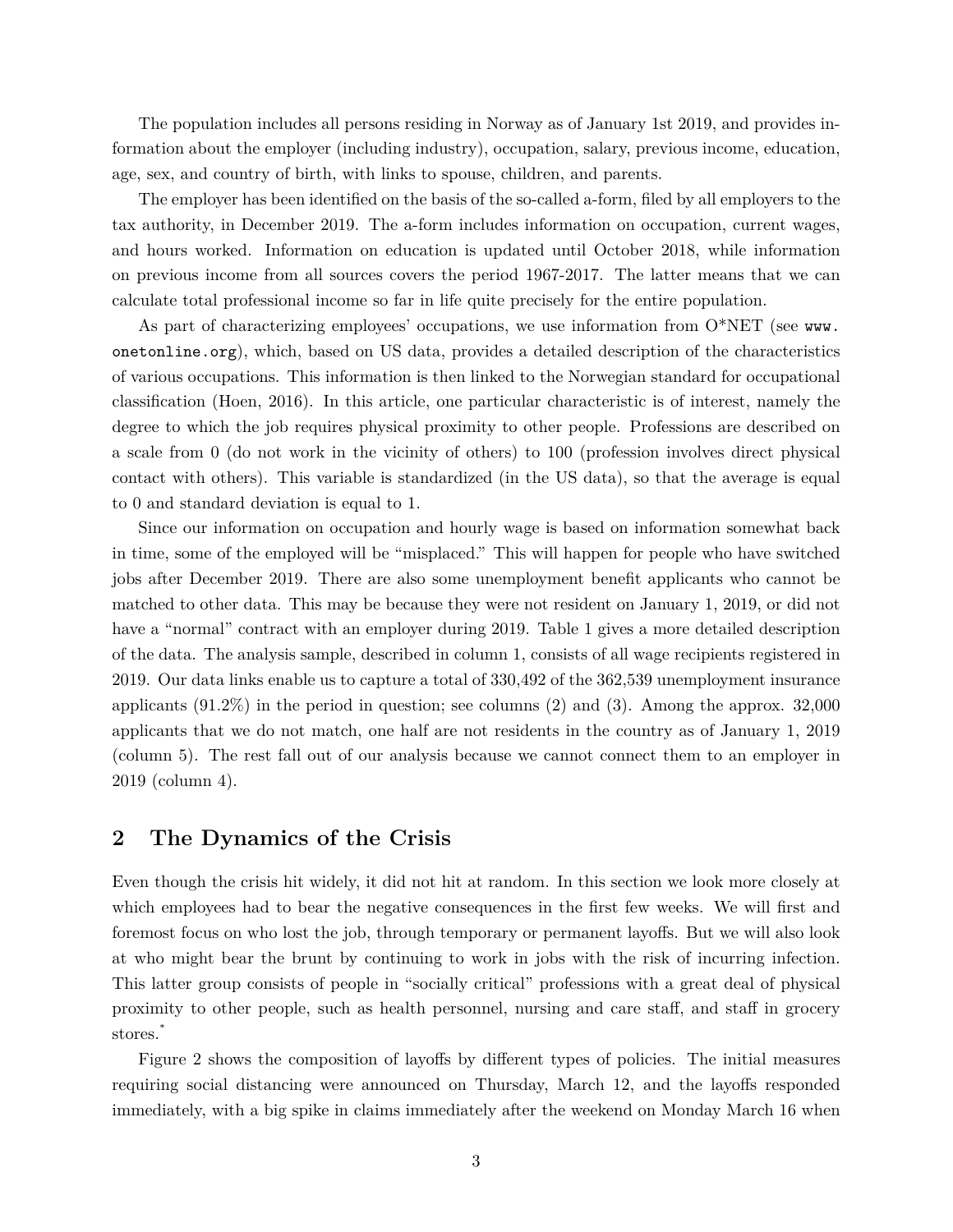|                          |           | UI benefit applicants $3/1 - 4/19/2020$ |                   |                 |                 |  |
|--------------------------|-----------|-----------------------------------------|-------------------|-----------------|-----------------|--|
|                          | Analysis  | Analysis sample                         |                   | Not included in |                 |  |
|                          | sample    |                                         |                   |                 | analysis sample |  |
|                          |           | Temporary                               | Permanent         | Resident        | Non             |  |
|                          |           | layoff                                  | layoff            |                 | resident        |  |
|                          | (1)       | $\left( 2\right)$                       | $\left( 3\right)$ | (4)             | (5)             |  |
| Age                      | 40.7      | 38.6                                    | 35.6              | 39.8            | 37.5            |  |
| Female(%)                | 48.5      | 45.7                                    | 46.6              | 44.9            | 22.8            |  |
| Norwegian-born $(\%)$    | 82.7      | 75.7                                    | 65.6              | 74.8            | 7.6             |  |
| Western Europe $(\%)$    | 3.6       | 4.5                                     | 4.2               | 4.4             | 28.4            |  |
| New EU country(%)        | 5.0       | 7.8                                     | 12.3              | 6.2             | 59.4            |  |
| Other countries $(\%)$   | 8.7       | 12.0                                    | 17.9              | 14.5            | 4.6             |  |
| Education (years)        | 13.8      | 12.9                                    | 12.7              | 12.7            | 12.3            |  |
| Income rank              | 56.1      | 52.6                                    | 41.4              |                 |                 |  |
| Hourly wage(NOK)         | 305.1     | 287.6                                   | 261.7             |                 |                 |  |
| Physical proximity index | 0.307     | 0.275                                   | 0.474             |                 |                 |  |
| Observations             | 2,672,044 | 295,848                                 | 34,644            | 16,005          | 16,042          |  |

Table 1: Summary statistics

more generous rules (from both employee and employer's point of view) were announced.

We decompose this increase into four different categories. Group 1 includes individuals working in industries that were subject to the direct ban of activity (e.g., hairdressers, tattoo salons, bars). Group 2 includes workers of businesses that were subject to an implicit ban, typically from distancing restrictions (dentists, restaurants, etc), while Group 3 are workers of businesses that were subject to restrictions that prevented consumers from using those services, such as for hotels and airlines. Just 1% of workers were in Group 1, 5.7% in Group 2, 4.4% in Group 3, and 88.8% of workers were not subject to any direct regulation.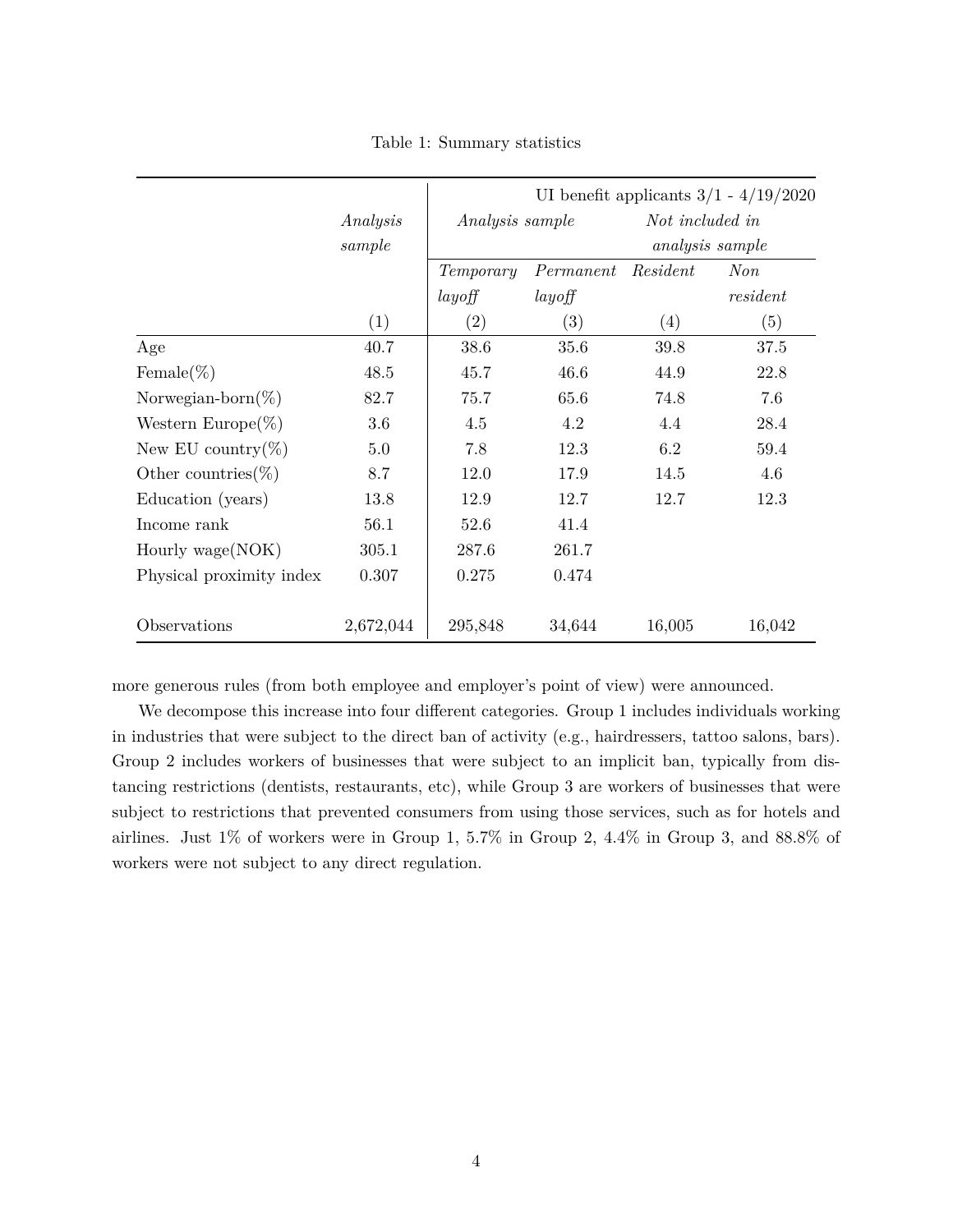

Figure 2: Layoffs by the type of restrictions

As a share of the group, layoffs in Group 1 were the largest, with close to 70% of the group laid off by the end of the period; the majority of them in the first few days. Groups 2 and 3 behaved similarly — a sizable immediate increase, a slower increase afterwards, reaching over 40% by the end of the period. These responses are not particularly surprising — they correspond to explicit or implicit restrictions on the activity. All three of these groups add up to a bit over 10% of employment but account for close to 1/3 of layoffs.

The remaining 2/3 of layoffs are accounted for by industries that did not face direct restrictions on their activity. Layoffs in that group were more spread out over time — they lagged layoffs in directly affected industries, but started building up a bit more gradually (although still with more than half of the layoffs over the whole period happening during the first week).

Figure 3 shows decomposition of layoffs into temporary and permanent ones. They do not follow the same time pattern — permanent layoffs build up more slowly over time. Of course, the size of the two groups is dramatically different. Permanent layoffs can be taken as a lower bound of employment ties that were severed permanently. In particular, the Norwegian system does not discourage temporary layoffs, so it is unlikely that permanent layoffs would revert to an employment relationship with the same employer at a later date. Viewed in that way, 1.5% of employment relationships in the whole economy ended permanently in the course of four weeks after March  $12$  — this would be a very large increase in unemployment at any time. In particular, a 1.5 percentage point increase is larger than any single month change in unemployment during the financial crisis.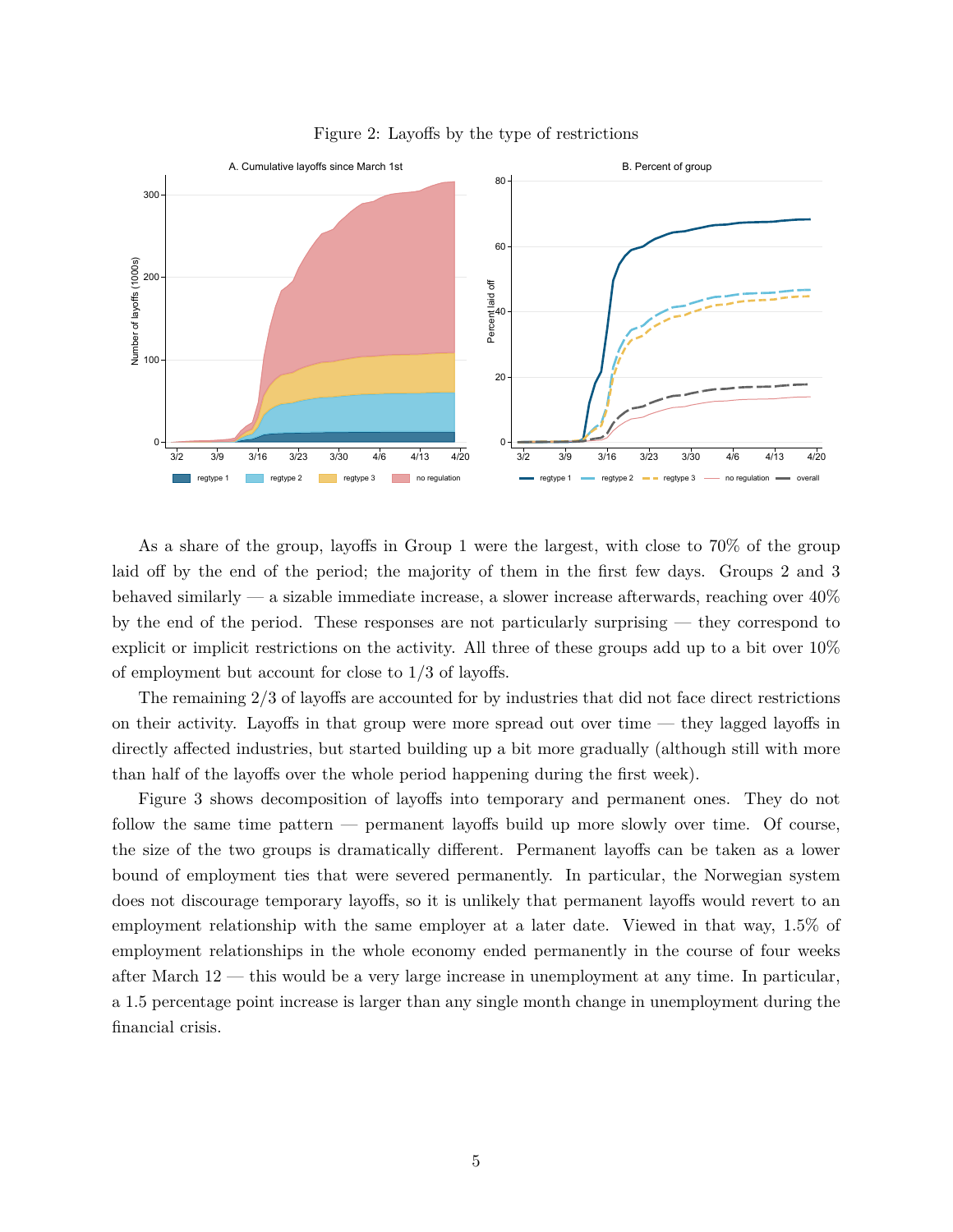

Figure 3: Temporary and permanent layoffs by the type of restrictions

Speculating somewhat, permanent layoffs are likely to be revealing businesses in severe distress that are unlikely to survive the shock. One group of workers that may be permanently laid off are those on fixed term contracts that expire, but it is unlikely that they constitute the majority of the short-term effect. Otherwise, a permanent layoff in Norway requires the employer to pay severance, so that firms are expected to prefer temporary layoffs unless they are going bankrupt and this should be especially true at the time of a liquidity shock.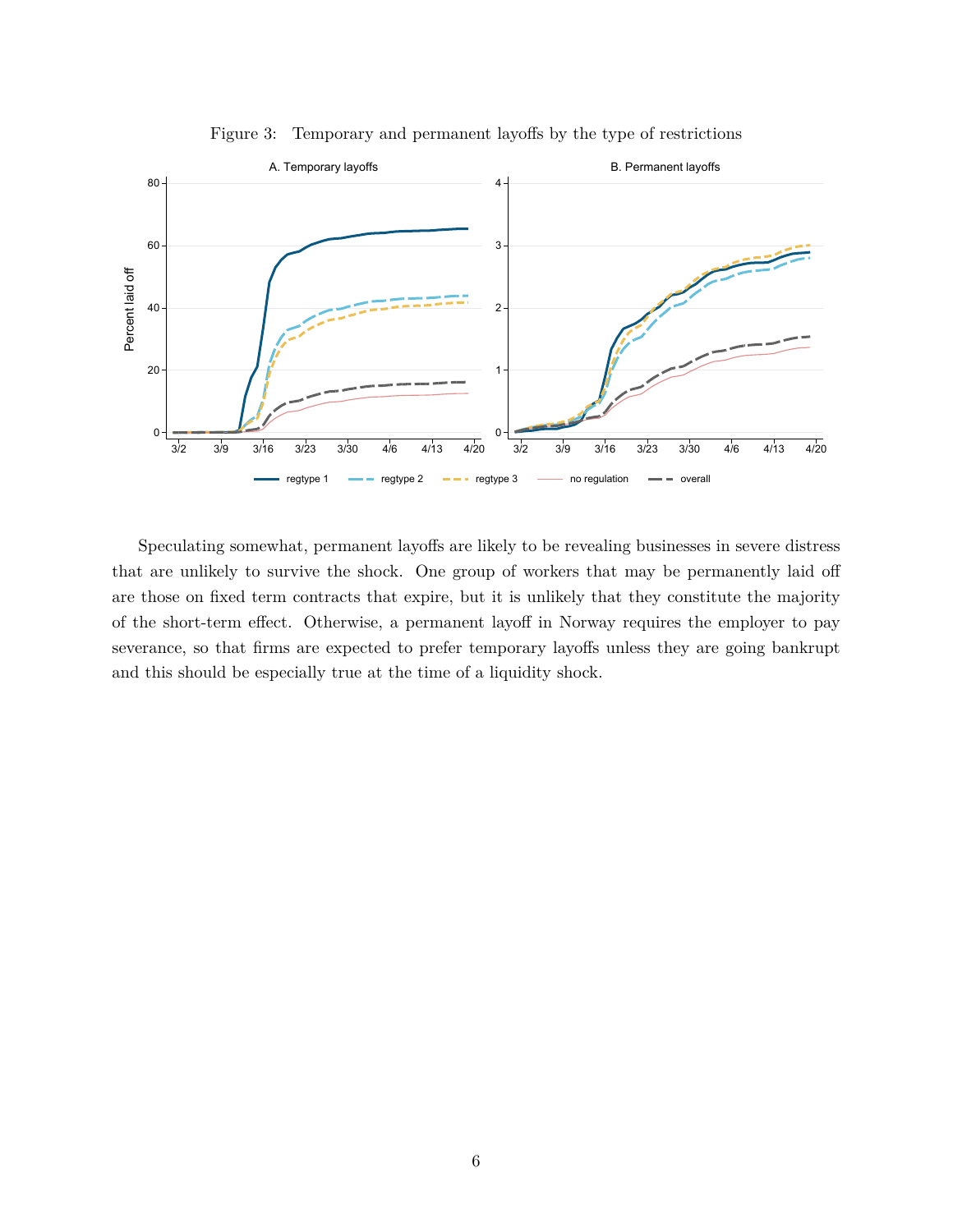

Figure 4: Layoffs by firm size and the type of restrictions

Figure 4 shows that the behavior of small and large firms (below/above the median of 63 employees) in industries affected directly by restrictions is quite similar, with about the same level of layoffs and their composition into temporary and permanent ones. The main difference between larger and smaller firms comes from the "no regulation" group in which small firms reacted much more strongly.

### **3 Production loss**

How large is the magnitude of the shock in terms of lost output? While direct information on this is not yet available, we can provide a guess based on employment loss and measures of worker productivity. Worker productivity is measured as value added (profits plus total wage bill) per man-year. Figure 5 shows the production loss based on the assumption that all workers are equally productive, such that the percentage loss in production corresponds to that of employment (yellow line). This is likely an overestimate of the production loss because industries that are affected are likely less productive. Reweighting employment loss by the average industry-level productivity implies output loss of about 15% by the end of the period. Using a firm-specific measure of productivity allows for accounting for selection within industries. As expected (because less productive firms are more likely to lay off employees), it attenuates the effect somewhat further.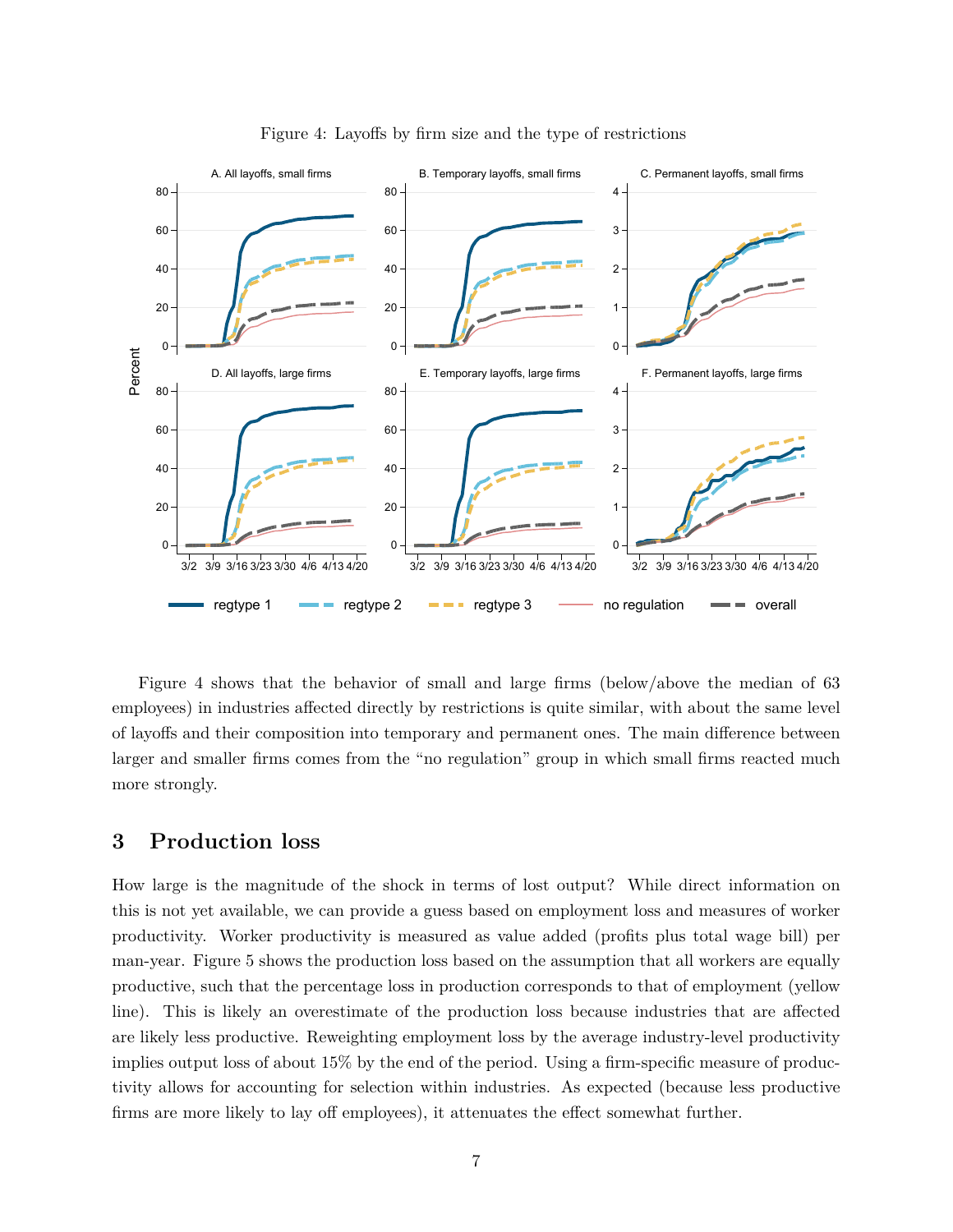

Figure 5: Production loss based on employment loss

Is change in labor employed a good proxy for production loss? Of course, this is not a prediction of the loss of output in general. It does not account for the fact that even workers who remain employed may be less productive than they would have been otherwise. Going in the other direction, in Norway workers may be laid off for a fraction of their time and some temporarily laid off workers may have returned to work by April 19. At this point, our data does not allow for observing that.

# **4 The "social gradient" of the crisis**

Figure 6 shows the incidence of socially critical risky work among all wage earners in Norway, based on their position in the age- and gender-specific distribution of total employment income throughout the professional career. Socially critical risky work is then defined as having a job of critical importance, in combination with a profession that requires physical closeness beyond the average in the whole economy. We divide the wage earners into ten equal groups by gender, according to their position in the age- and gender-specific income distribution.

The likelihood of holding an essential job with a high degree of physical proximity to others falls markedly with income levels, especially for men. There is also a remarkably large gender difference: Women are far more than men exposed to the combination of critical tasks and physical closeness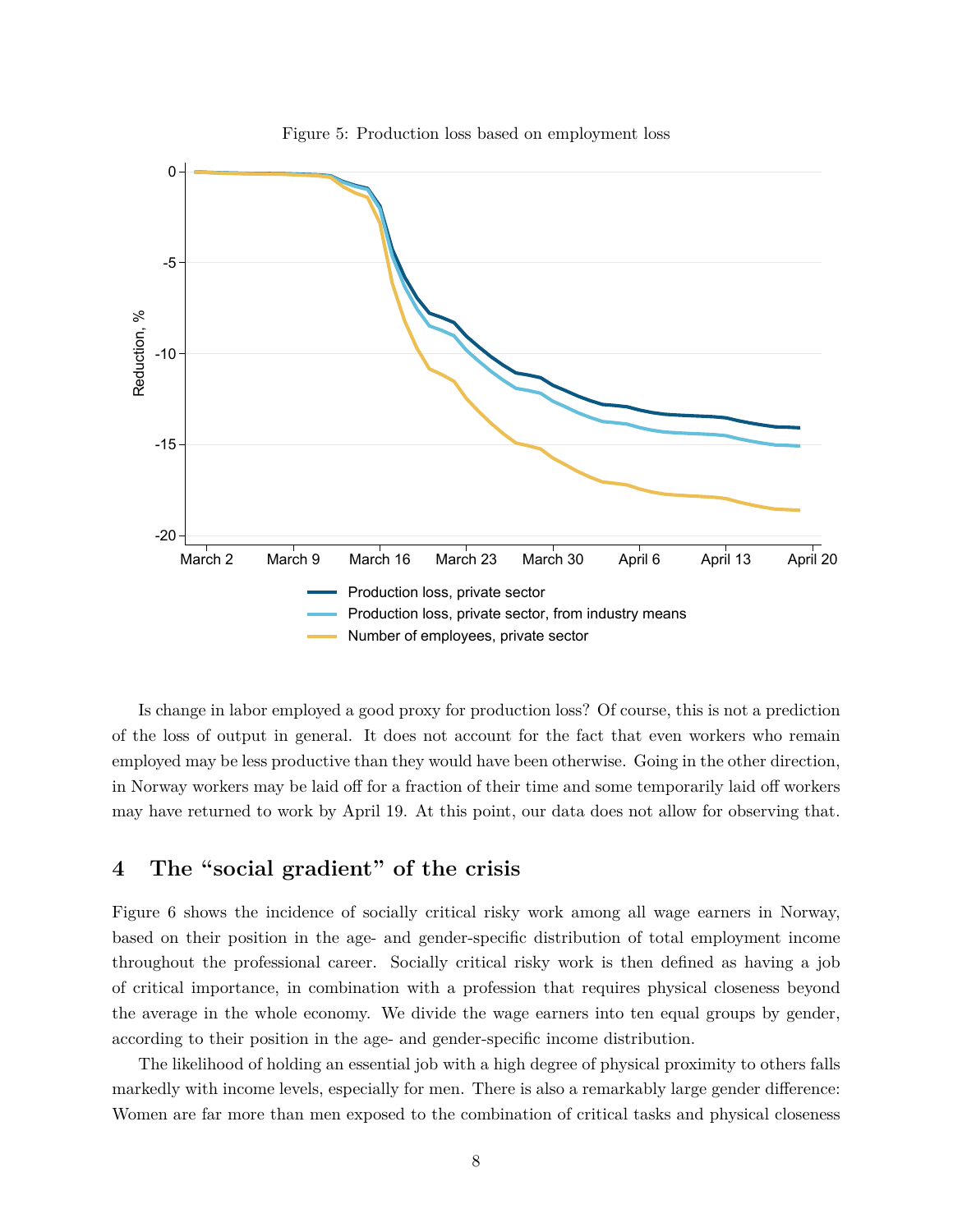to others. As many as 24.5 percent of the female workers have such jobs, which is about twice the corresponding proportion for men.





Note: Critical function with a high degree of physical proximity is based on the coding of the ministries' list of personnel groups / positions covered by the exception to the main rule that children should be kept home from childcare and school to prevent the spread of infection, interacted with an indicator that the profession involves more physical closeness with others than the average. We have removed from this category 14,995 people classified as having an essential job, who were actually laid off or terminated in our data window. 63 percent of them come from one of the three professions salesperson in grocery / pharmacy / gas station, "other care worker," or bus and tram driver. The proportion with essential work with close physical proximity to others is 8.7 percent for men and 24.5 percent for women.

Figure 7 shows the extent of permanent and temporary layoffs for men and women by their position in the age and gender specific income distribution. We see that the likelihood of being hit by layoffs or termination falls sharply with income rankings. This social gradient is even more marked for permanent than for temporary layoffs. The probability of having permanently lost work during the first weeks of the coronavirus crisis is more than six times higher for people in the lower income deciles than at the top. The likelihood of being laid off is a little bit higher for men than for women.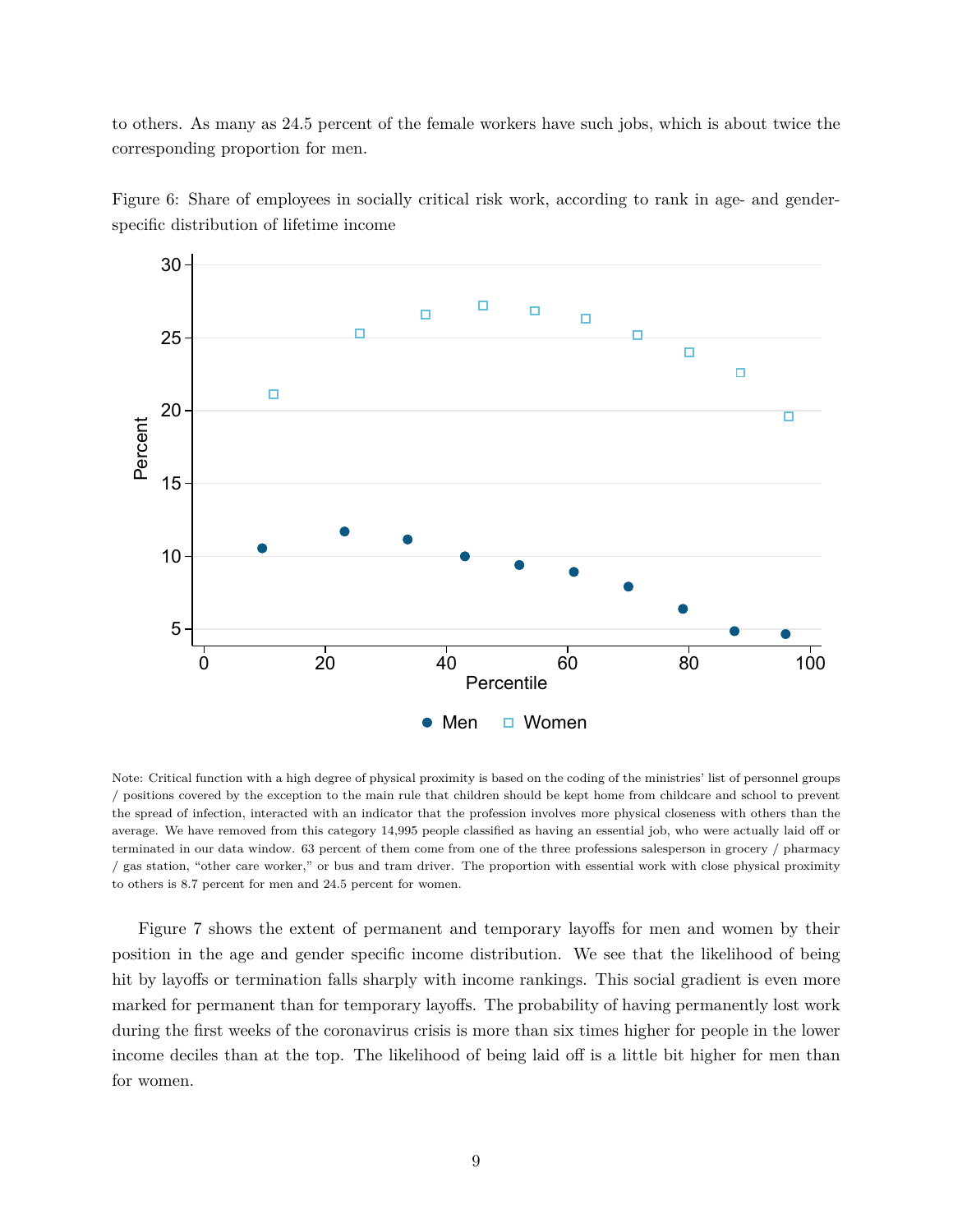

Figure 7: Percentage of temporarily and permanently laid-off workers according to rank in ageand gender-specific distribution of lifetime income

Note: The percentage of temporary layoffs in our data is 11.7 percent for men and 10.4 percent for women. Corresponding shares of permanent layoff are 1.3 percent for men and 1.2 percent for women. The income rank is based on lifetime income. It is calculated by summing up all income earned in the period 1967-2017 for all residents in Norway. Subsequently, all employees are divided into ten equal groups by ranking in the income distribution. This is done within each birth cohort and separately for men and women.

We will now take a closer look at who, in the period from March  $1<sup>st</sup>$  to April  $19<sup>th</sup>$ , lost the job on a temporary or permanent basis, and who applied for unemployment benefit. We will not separate between temporary and permanent unemployment benefits in what follows unless stated otherwise. The distinction between these two outcomes over the longer haul is not clear, as some of the temporary unemployed may end up being permanently dismissed

Figure 8 gives a broader idea of the socioeconomic composition of all the new claims during the first stage of the coronavirus crisis. We see that the social gradient is clear no matter how we capture socio-economic background. There is an overrepresentation among new unemployed people of low-income, low-education, and low hourly wages.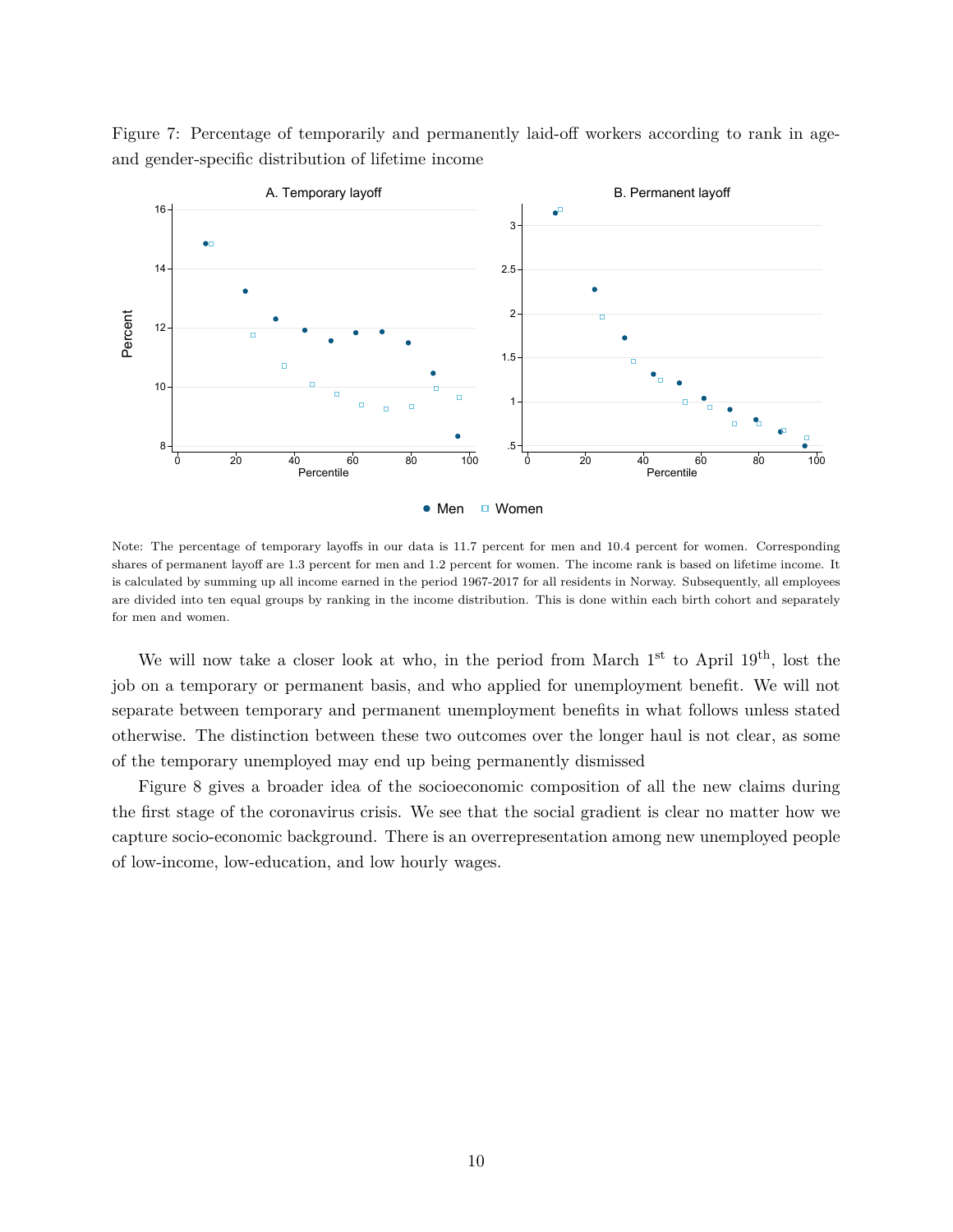

Figure 8: Layoffs by socioeconomic status

Note: Panel A shows the number of school years associated with the highest completed education on the horizontal axis. In panel B, the scale is the parent's income rank, and the location of the data points is determined by a division into 10 equal cells. Parents' income is measured at age 52-58 for all employees born before 1983, then the measurement window is shifted one year forward for each year the person is born after this. In Panel C, the income rank is based on their own "so far-in-life" professional income (up to 2017) and each birth cohort and gender are ranked separately. Both in panels B and C, the rankings were made within the entire population residing in Norway, while the division into 10 equal cells was made within the group of workers included in our analysis.

There is also a systematic pattern by age and country of birth. This is illustrated in Figure 9. There is a clear pattern that young people have been hit harder than the elderly, and that immigrants are more vulnerable than Norwegian-born.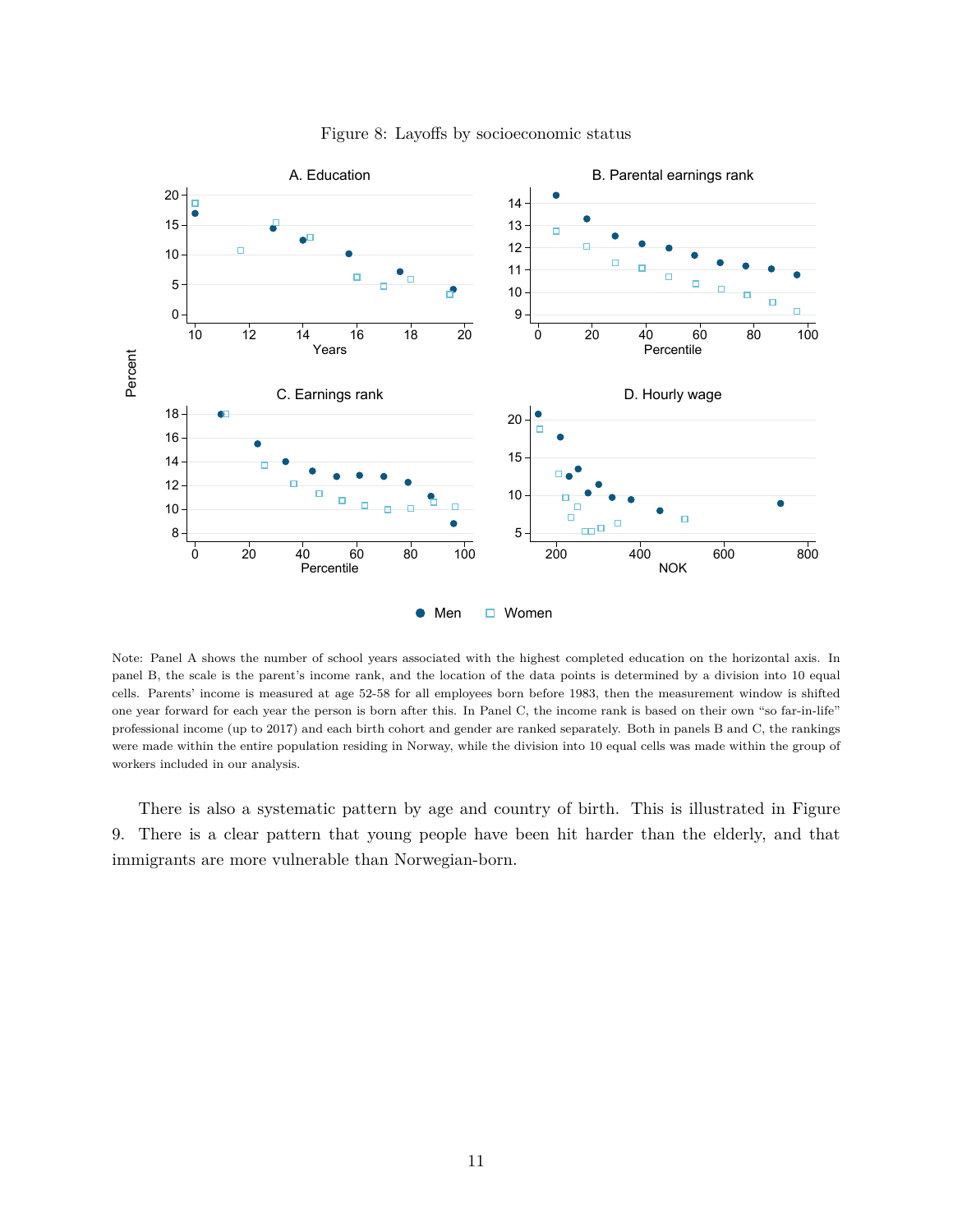

Figure 9: Layoffs by gender, age and country of birth

Note: Native includes children born in Norway by immigrant parents. In the group "Western Europe etc.," Sweden, Germany and Denmark are the three largest country groups in the analysis sample. "New EU countries" includes countries with membership since 2004; Poland and Lithuania are the two largest country groups in the analysis sample. In the "Other" group, the Philippines, Thailand, Eritrea, Somalia and Iraq are the five largest country groups.

Within our data period, few wage earners have lost income during the crisis, since the laid off are secured full pay for the first 20 days up to an annual income of approximately NOK 600,000 (USD 56,000). However, if the crisis persists, there is a risk of significant loss of income for the laid-off and their families. The ability of families to manage a period of reduced (or lost) income will depend on how much income they used to have and access to liquid financial reserves. Figure 10 shows clear indications that the likelihood of being laid off or dismissed is higher for less financially secure households. This pattern is most clearly seen in panel A (household income) and B (the size of bank deposits), but there is also a clear systematic pattern when we look at the household's interest burden relative to income. Those with the greatest interest burden are at the highest risk of being laid off or terminated. The U-shape is due to the fact that many people with particularly low financial resources also do not have debt, primarily because a large proportion of them do not own their own housing.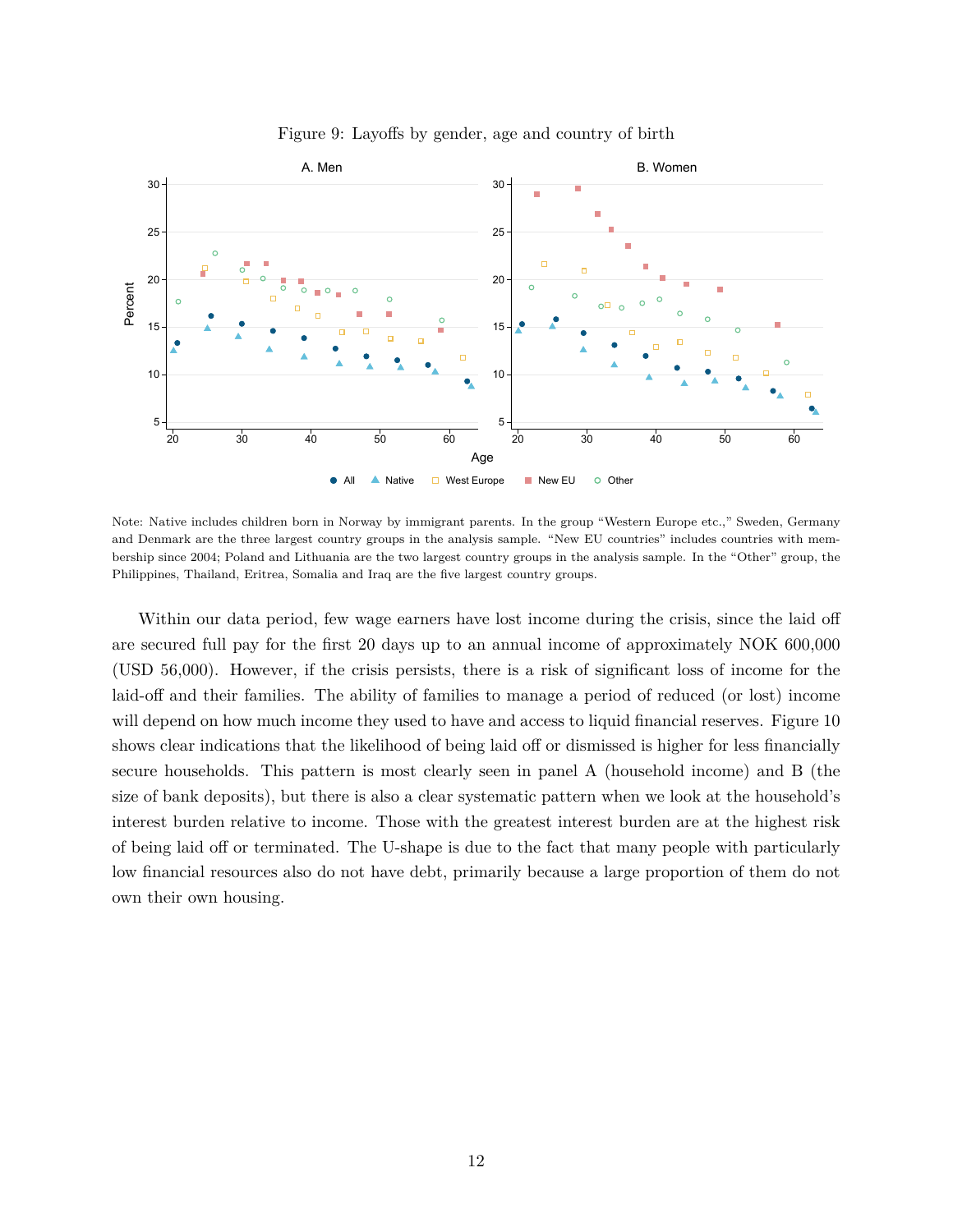

Figure 10: Layoffs by household income and total bank deposits

Note: Household income is adjusted for family composition (household income divided by the square root of the number of family members) .

Having children is another important dimension of socioeconomic differences between families, both because of the implications for the behavior of parents and because of the potential of adverse outcomes for children. Figure 11 illustrates that families with children experienced a little bit higher rate of layoffs at the bottom of the distribution and a bit lower at the top. Figure 11 focuses on children under 13, because this is a group for which childcare considerations are very important. The interaction of the crisis with childcare is complex — on one hand, school closures have an obvious consequence of creating a childcare crisis as well. The crisis package in Norway adjusted the care benefit parents normally receive to look after their sick children to fit the current circumstances. The days were doubled for each parent, there was no requirement of the child being sick, and it allowed parents to transfer the days to the other parent in cases where one parent had socially critical work. This alleviated this problem somewhat. However, laid off workers by definition are not the ones that used the care benefit. At the same time, workers that can work from home have a (costly, but still) ability to take care of their own children while continuing to work. These considerations may be contributing to a different direction of the effect for lower and higher income individuals.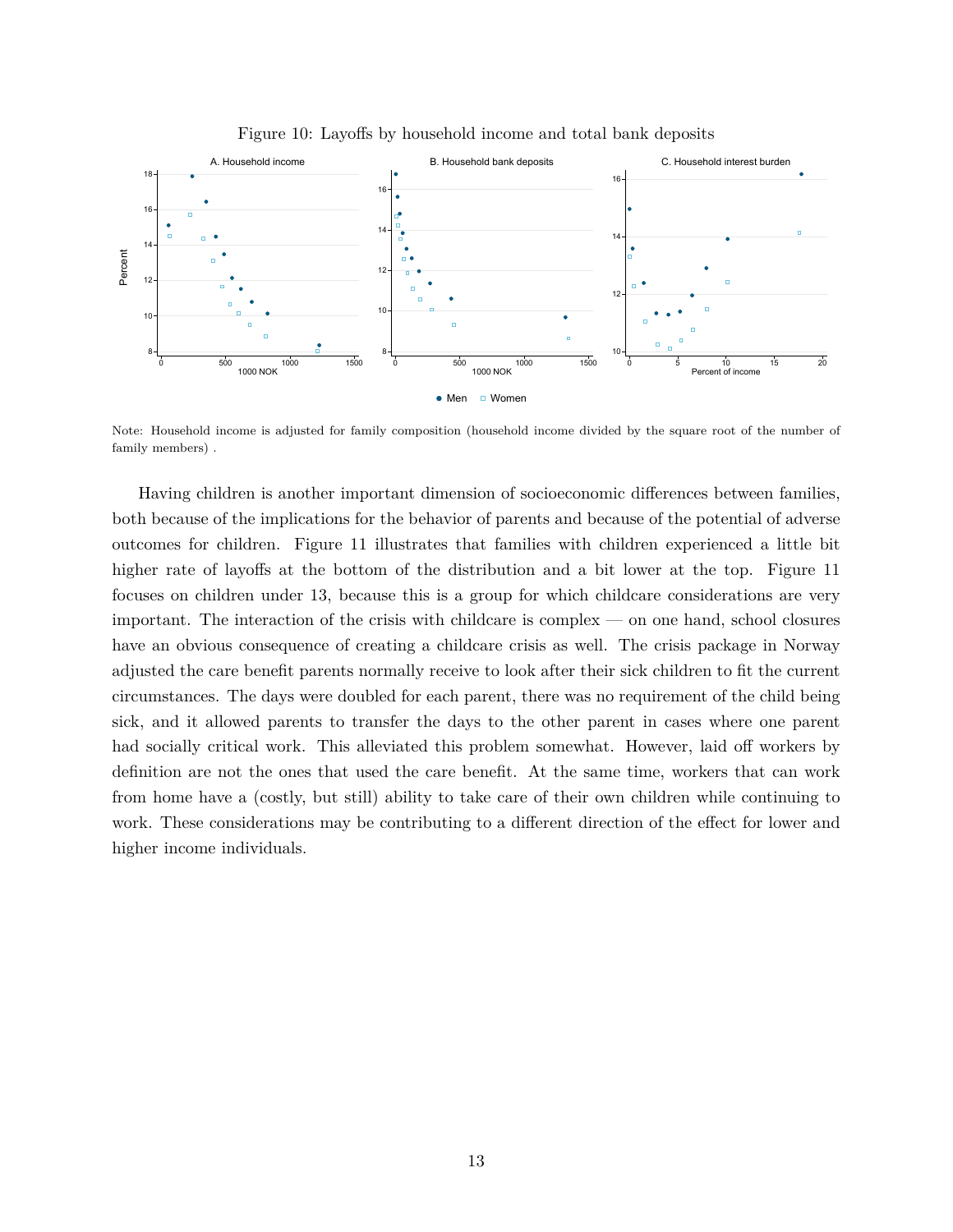



The discussion so far makes it clear that layoffs are strongly associated with a number of socioeconomic characteristics and result in a "social gradient" of the crisis. The social gradient mainly arises as a result of the underlying social gradient in the professional structure in Norway. The first phase of the coronavirus crisis affected people in occupations involving close physical contact with other people, but without essential jobs. This pattern follows, to some extent, directly from the authorities' decision to close or restrict some types of businesses that involve the risk of spreading the virus, such as hairdressing salons and restaurants. The result of this is shown in Figure 12, where we show the proportion of laid-off workers by occupation, with occupations placed on the horizontal axis according to the extent to which they involve physical proximity with other people. The size of each data point is proportional to the size of the occupational group in our data, and for some of the largest occupational groups we have applied a professional designation in the figure. Figure 12 illustrates a clear positive correlation between physical proximity in the profession and the proportion of layoffs among both women and men.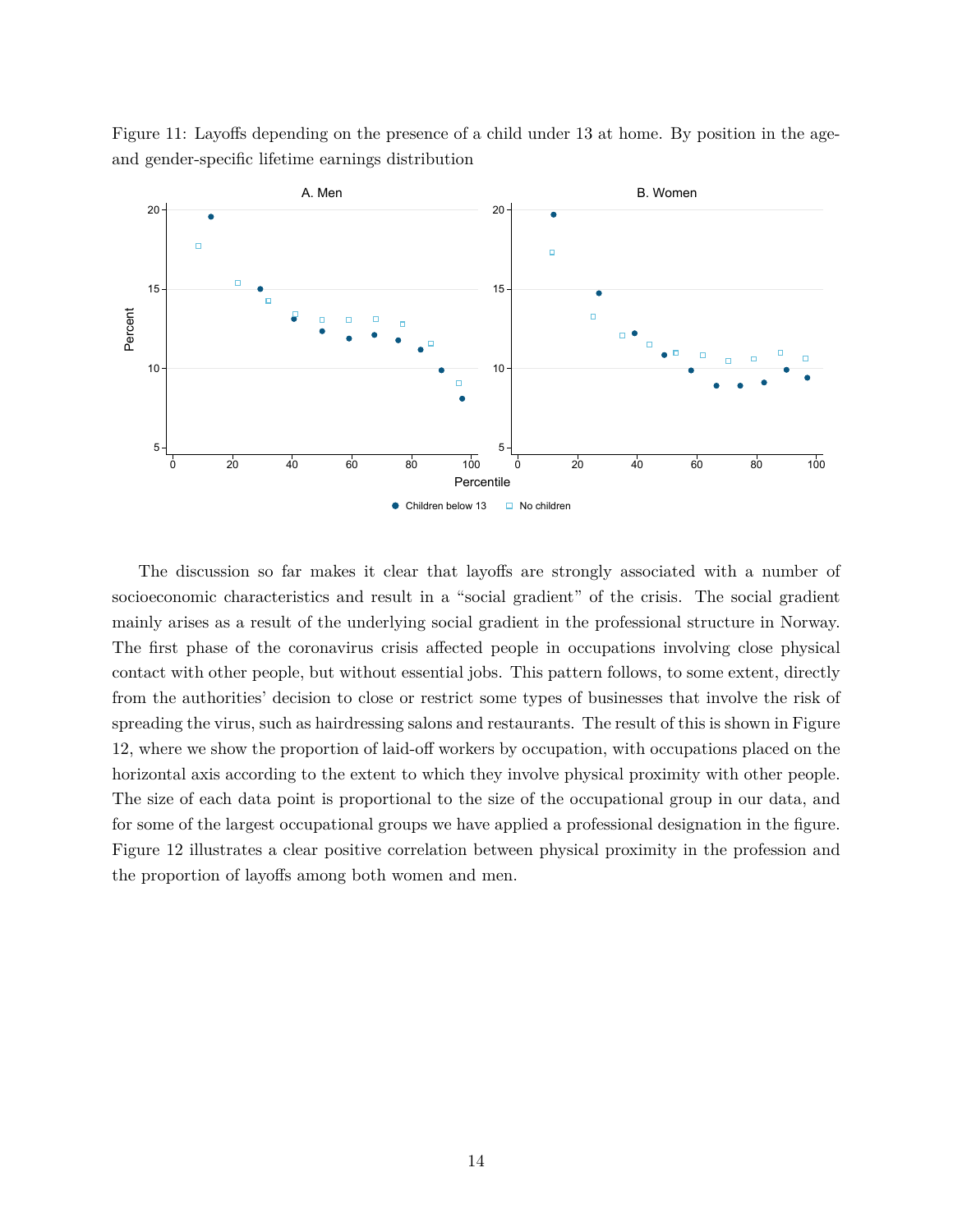

Figure 12: Layoffs by occupation and the profession's tendency to involve physical proximity with others

Note: Physical proximity at work is based on information provided by O\*NET; see further description in section on data. The data is limited to occupations in the private sector; occupation - gender combinations with fewer than 2,500 individuals are excluded from the figure. The figures also show the regression fit of industry-gender-specific unemployment claims on physical proximity, weighted by the number of workers in the occupation. The regression coefficient is 3.73 [0.69] for men and 4.97 [0.83] for women.

Do industry and occupation specific impacts fully account for the presence of the gradient? We investigate this question by regressing the likelihood of layoffs on individual characteristics and a set of progressively more detailed fixed effects in Table 2. The sample is restricted to private sector employees only. Without accounting for any firm or occupational characteristics, the multivariate analysis confirms the relevance of education and hourly wage. It also indicates that younger workers and those with shorter tenure were more strongly affected. There is an indication here that women were more affected (this is in contrast to Figure 7 that includes both public and private sector employees), and so were parents. Adding occupational or industry fixed effects attenuates gender, education, tenure and wage effects, but they remain statistically significant. Accounting for industry or occupation characteristics flips the sign of the age effect, suggesting that within industries or occupations it may be older workers that are more strongly affected, for a given tenure. Firm and combined firm and occupation effects attenuate most of these further somewhat.

An intriguing finding is the effect of having young children that remains almost unaffected once firm and job fixed effects are controlled for. Furthermore, while the gender difference for those without children disappears, the gender interaction with children becomes stronger. Once firm and occupational differences are accounted for, the gender effect is only associated with the presence of young children: women with young children are more likely to be laid off and this is a within-firm and within-occupation effect. This potentially points to the employers accounting for childcare in making layoff decisions, either unilaterally or in cooperation with employees who may prefer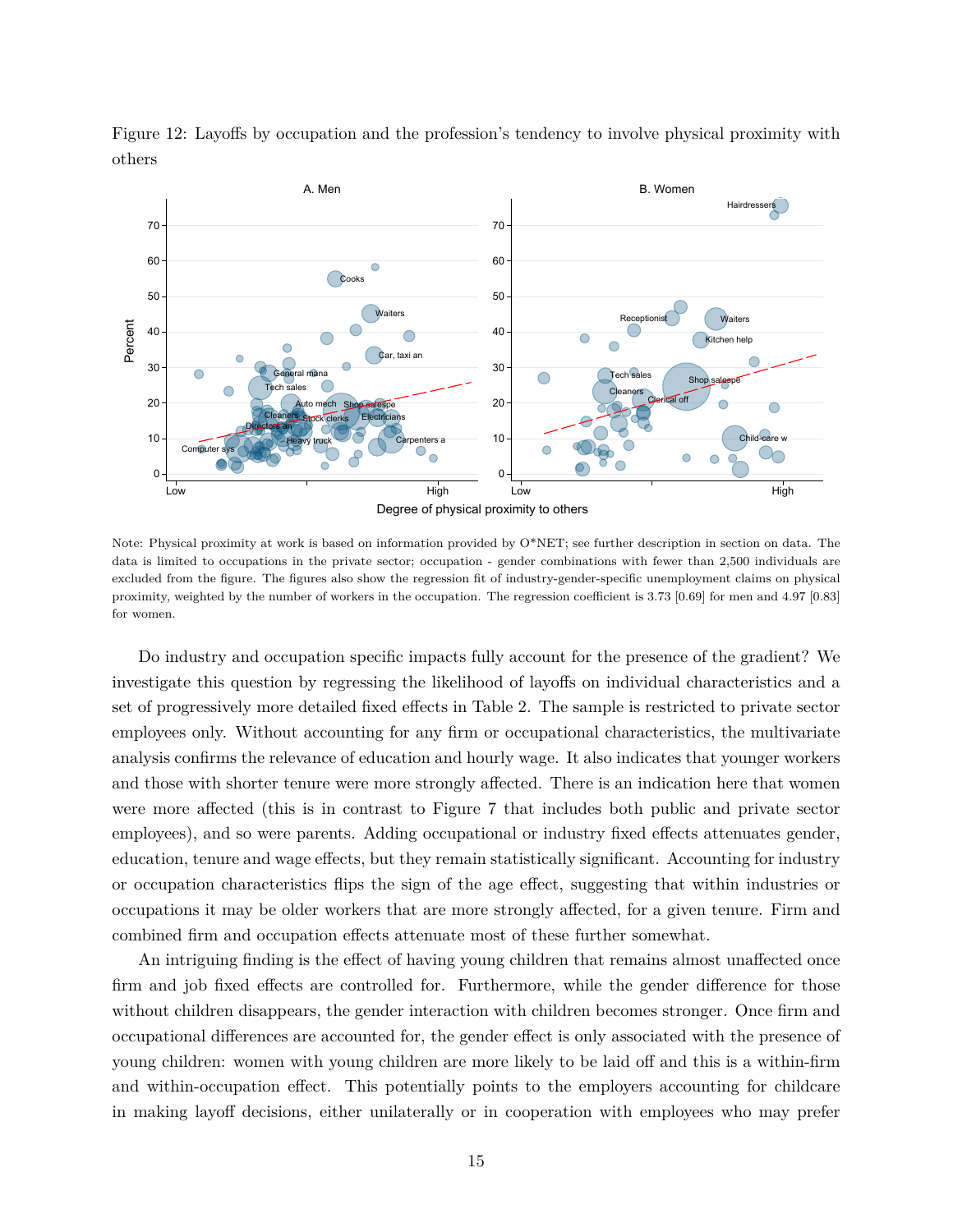temporary layoff in the presence of childcare obligations. It may also reflect employers´ belief that the productivity of female workers would be most strongly affected by child care obligations due to school and kindergarten closures, although it remains puzzling why temporary layoffs rather than the adjusted care benefit would be used.

|                   | (1)                      | (2)                      | (3)                      | (4)                      | (5)          |  |  |  |
|-------------------|--------------------------|--------------------------|--------------------------|--------------------------|--------------|--|--|--|
|                   |                          |                          | <b>Fixed Effects</b>     |                          |              |  |  |  |
|                   | <b>OLS</b>               | Occupation               | Industry                 | Firm                     | Firm and     |  |  |  |
|                   |                          |                          |                          |                          | occupation   |  |  |  |
| Female            | $5.246^{\overline{***}}$ | $1.264^{\overline{***}}$ | $0.518^{\overline{***}}$ | $0.348^{\overline{***}}$ | 0.158        |  |  |  |
|                   | (0.345)                  | (0.209)                  | (0.156)                  | (0.125)                  | (0.107)      |  |  |  |
| Child under 13    | $1.012***$               | $1.016***$               | $1.102***$               | $0.908***$               | $0.844***$   |  |  |  |
|                   | (0.134)                  | (0.108)                  | (0.106)                  | (0.0901)                 | (0.0874)     |  |  |  |
| Female and        | 0.103                    | $0.800***$               | $1.346***$               | $1.256***$               | $1.242***$   |  |  |  |
| child under 13    | (0.232)                  | (0.178)                  | (0.163)                  | (0.159)                  | (0.154)      |  |  |  |
| Age               | $-0.0265**$              | $0.0317***$              | $0.0644***$              | $0.0495***$              | $0.0490***$  |  |  |  |
|                   | (0.0108)                 | (0.00755)                | (0.00660)                | (0.00590)                | (0.00608)    |  |  |  |
| Education         | $-1.106***$              | $-0.343***$              | $-0.357***$              | $-0.122***$              | $-0.0882***$ |  |  |  |
| (years)           | (0.0559)                 | (0.0255)                 | (0.0249)                 | (0.0180)                 | (0.0174)     |  |  |  |
| Tenure            | $-0.185***$              | $-0.143***$              | $-0.124***$              | $-0.103***$              | $-0.0967***$ |  |  |  |
|                   | (0.0246)                 | (0.0160)                 | (0.0130)                 | (0.00994)                | (0.00966)    |  |  |  |
| Log hourly        | $-4.649***$              | $-3.114***$              | $-2.366***$              | $-1.147***$              | $-1.038***$  |  |  |  |
| wage              | (0.275)                  | (0.182)                  | (0.165)                  | (0.122)                  | (0.119)      |  |  |  |
| ${\bf N}$         | 1723833                  | 1723833                  | 1723833                  | 1723833                  | 1723833      |  |  |  |
| $#$ Fixed effects |                          | 349                      | 571                      | 149963                   | 149963+349   |  |  |  |
| $\mathbf{R}^2$    | 0.020                    | 0.129                    | 0.184                    | 0.434                    | 0.439        |  |  |  |

Table 2: Socio-economic characteristics and layoffs. Private sector.

Note: The sample is restricted to private sector workers. Dependent variable is an indicator variable set to 100 if laid off between 3/1 and 4/19. The sample mean of the dependent variable is 18.1%. Standard errors are clustered within firms and reported in parentheses. Significance level of  $1\%$  is denoted by \*\*\*,  $5\%$  by \*\* and  $10\%$  by \*.

Figure 13 illustrates that this gender and parental effect is not an artifact of the choice of controls. It shows the deviation of the likelihood of layoffs from firm-specific means (residuals from regression of the layoff indicator on firm fixed effects) for men and women, separately for those with and without children under 13. The effect of having a child under 13 is stronger for women than for men and in each case it is driven by workers at the bottom of the distribution.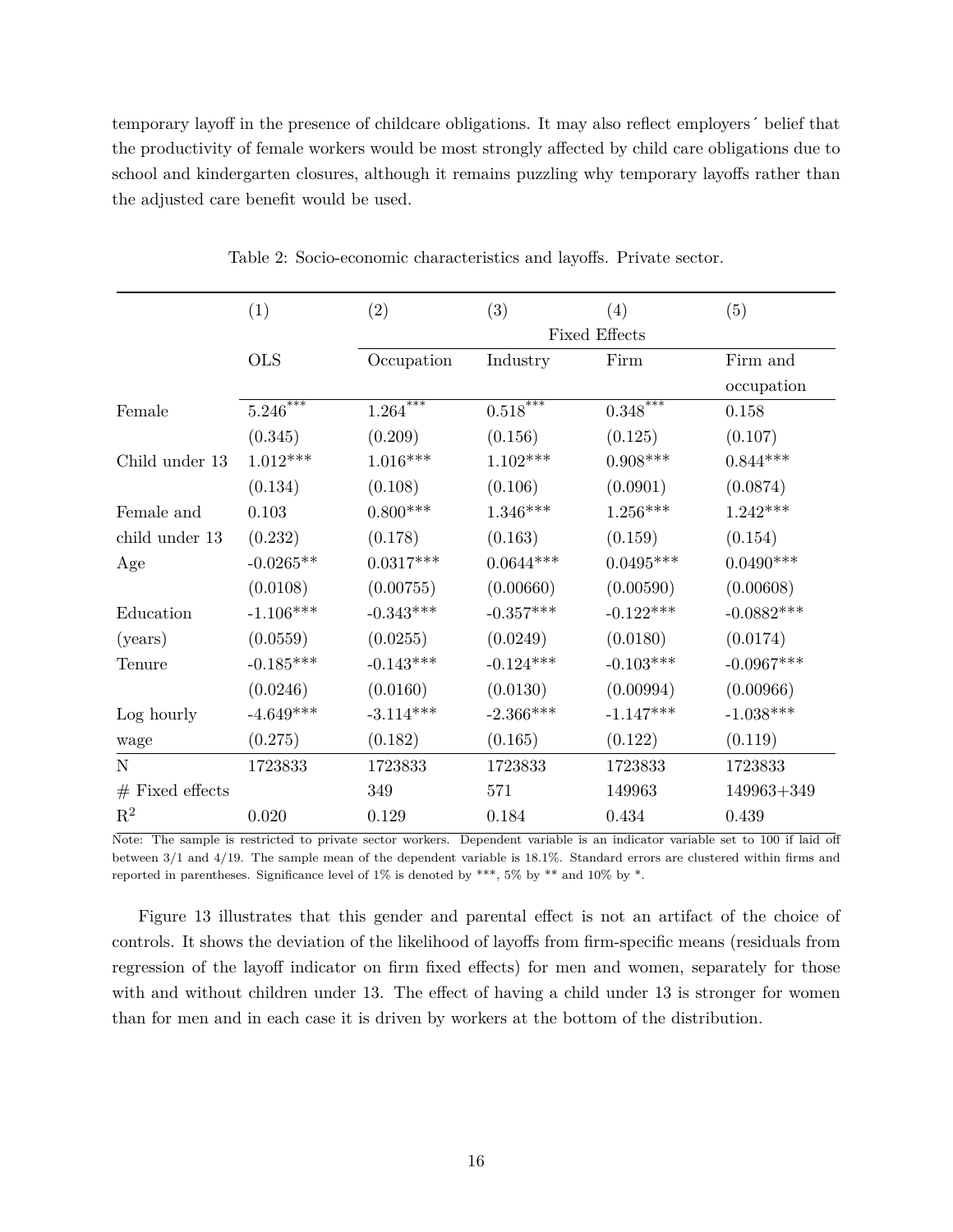

Figure 13: Within-firm relationship between having children under 13 and layoffs. By position in the age- and gender-specific lifetime earnings distribution

Note: The Figure shows the average residuals from regression of layoff indicator on firm fixed effects and should be interpreted as a deviation from firm-specific layoff rate.

# **5 The driving forces behind lay off decisions**

The relevance of physical proximity for layoff decisions is natural, but it masks the dynamics that these considerations played. As Figure 14 demonstrates, this association applies to the immediate effect of the lockdown measures. The top panels show the relationship during the first 9 days after lockdown measures were introduced, the bottom ones show it in the weeks that followed. The association is much stronger in the initial weeks. A one standard deviation increase in physical proximity requirements of an occupation is associated with a very significant 2.75 percentage point increase in layoffs for men (t-stat of over 5) and 4.82 percentage point increase for women (t-stat of over 6). The effect weakens afterwards to 0.92 for men (still significant with t-stat of 4) and a small and insignificant one for women. While physical proximity plays a large role in the initial impact, it becomes less of a factor over time, suggesting the presence of spillovers to other parts of the economy.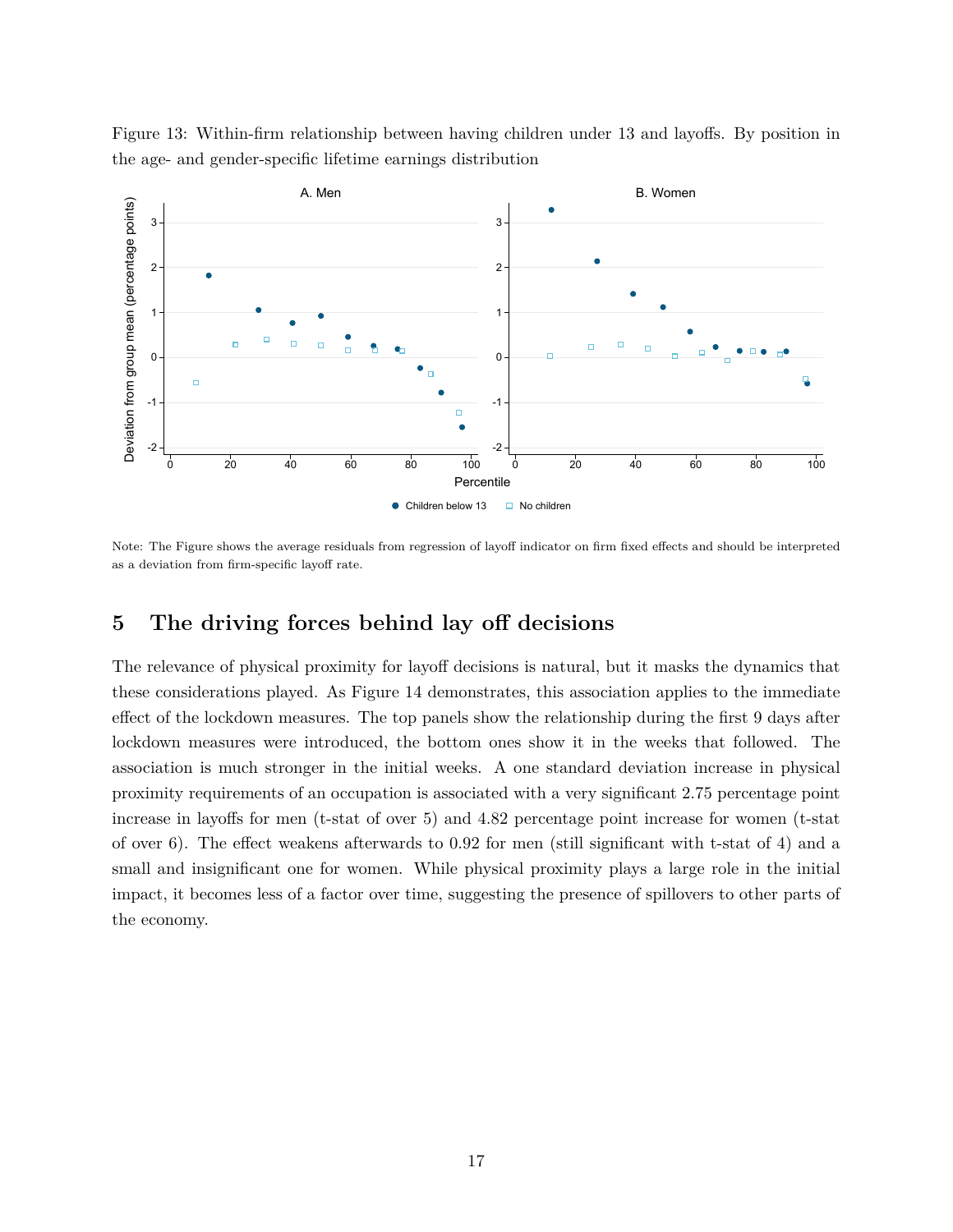

Figure 14: Layoffs by occupation and the profession's tendency to involve physical proximity with others, over time

Note: See Figure 12. The regression coefficients are 2.75 [0.50] and 0.92 [0.23] for men and 4.82 [0.67] and 0.15 [0.23] for women.

As the economic crisis spreads both internationally and through the economy through falling demand for goods and services from the first affected businesses, we expect jobs with low physical proximity and contagion risk to be affected as well. This is also what we find in the data. In Figure 15 we visualize how the composition of the new unemployment insurance applicants has changed day by day after the layoff wave took off in earnest on Friday 13 March. While physical proximity was a driving factor in the early days, the importance of this was greatly diminished in just a few days. As the crisis spread through the economy, we also see that the average age is increasing and the proportion of women is falling. In particular, while in the first few days of the crisis layoffs were skewed toward females, this initial effect reversed quickly and by the end of the period more men than women were laid off altogether.

When it comes to indicators of the social gradient, the picture is more mixed, and the variations from day to day are rather moderate (note the scales on the vertical axes). We still see signs that the average hourly wage among the laid-off increased somewhat during the first week. For all socio-economic indicators, the affected individuals fall below the mean of the characteristic in the analysis sample.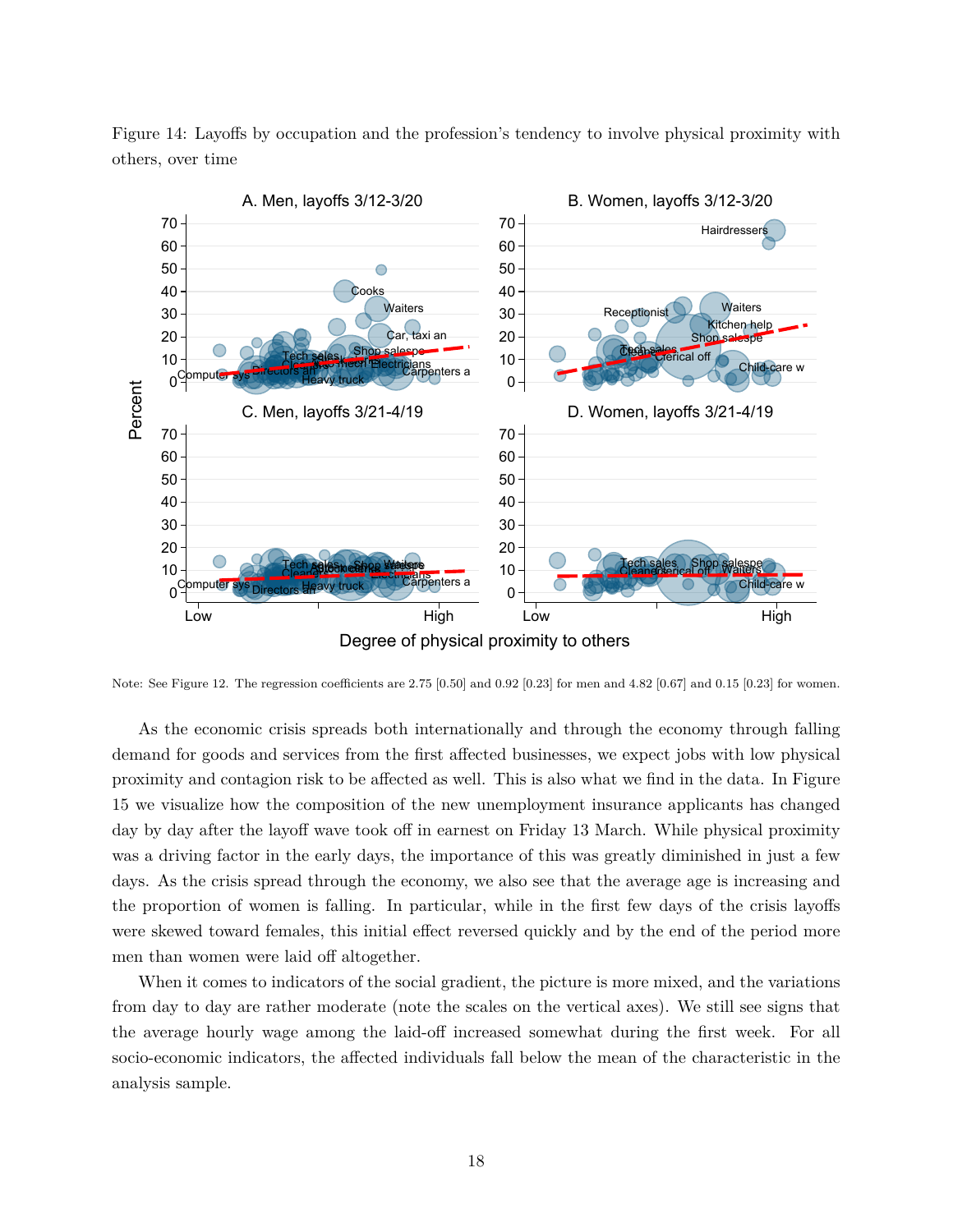

Figure 15: Characteristics of laid-off workers - day by day 3/3-4/19

Note: The size of the circles is proportional to the number of layoffs on each day. The definitions of "physical proximity at work" are described in more detail in the section on databases. See also note to Figure 8. The figures also show the mean value of each characteristic as a dashed line.

Which firms responded most strongly? Figure 16 shows the relationship between layoffs and a set of firm characteristics: productivity, equity and employment. In each case there is a very strong negative relationship between these proxies for the strength of a firm and layoffs.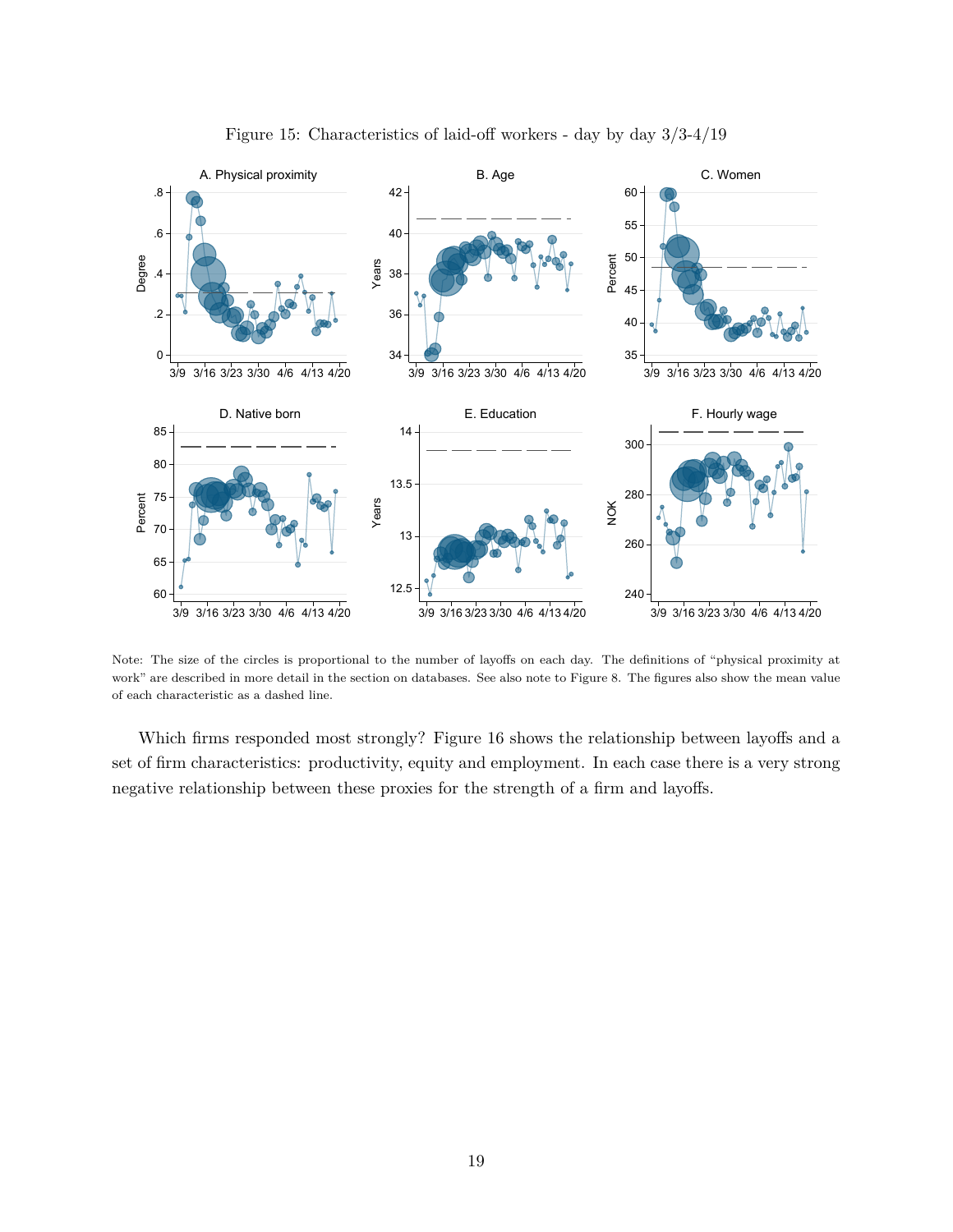

Figure 16: Characteristics of firms and layoffs

Note: Each point corresponds to a decile of the distribution. Productivity is measured by value added. Employment represents the number of full-time equivalent workers.

Table 3 shows that this association is strong and statistically significant and it persists even within industries.

|                        | (1)         | (2)         | (3)        | (4)         |
|------------------------|-------------|-------------|------------|-------------|
|                        | <b>OLS</b>  | Industry FE | <b>OLS</b> | Industry FE |
| Log productivity       | $-10.13***$ | $-3.86***$  | $-6.90***$ | $-3.00***$  |
|                        | (0.54)      | (0.39)      | (0.61)     | (0.38)      |
| Log equity             |             |             | $-1.17***$ | $-0.74***$  |
| per worker             |             |             | (0.20)     | (0.17)      |
| Log employment         |             |             | $-2.13***$ | $-1.52***$  |
| (No. FTE)              |             |             | (0.21)     | (0.14)      |
| N                      | 1,415,131   | 1,415,131   | 1,343,602  | 1,343,602   |
| $R-sq$                 | 0.023       | 0.169       | 0.040      | 0.176       |
| $\#\text{Industry FE}$ |             | 536         |            | 532         |

Table 3: Characteristics of firms and layoffs

Note: The sample is restricted to private sector workers working for firms that can be linked to the 2017 accounting data. Dependent variable is an indicator set to 100 for workers laid off between March 1st and April 19th. Productivity is calculated as operating profit plus labor costs divided by the number of man-years, where man-years are calculated on the basis of a-forms filed in 2019 and accounting figures are based on the annual accounts for 2017. Employment is measured as the number of manyears (FTE) and calculated fromf a-forms filed in 2019. Standard errors are clustered within firms and reported in parentheses. Significance level of  $1\%$  is denoted by \*\*\*,  $5\%$  by \*\* and  $10\%$  by \*.

Figure 17 shows a timeline focusing on the characteristics of the companies that are laying off employees. In Panel A we see that the problems affect companies with higher and higher labor productivity (measured by total wages and profits per full-time equivalent), in Panel B that they affect larger and larger companies, and in Panels C and D that fewer and fewer of the laid-off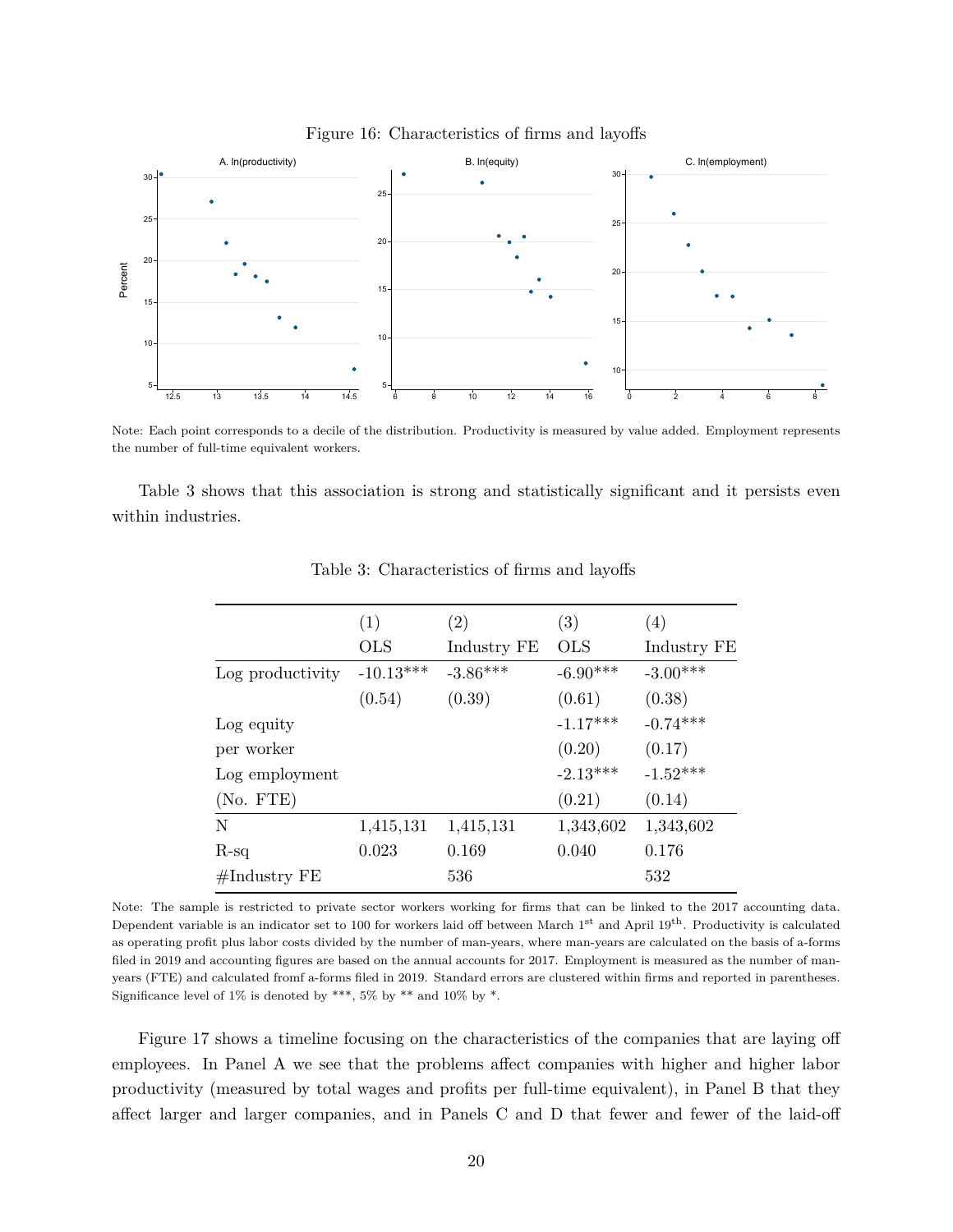workers come from companies with low equity and high debt.



Figure 17: Characteristics of private-sector enterprises laying off workers - day by day in the period  $3/3-4/19$ 

Note: The size of the circles is proportional to the number of layoffs on each day. In Panel A, productivity is calculated as operating profit plus labor costs divided by the number of man-years, where man-years are calculated on the basis of a-forms in 2019 and accounting figures are based on the annual accounts for 2017. In panel B, the number of man-years is calculated from a-forms filed in 2019. In Panel C, low equity is defined as equity below NOK 40,000 per full-time equivalent. In Panel D, high debt is high debt defined as debt that exceeds eight times equity. The figures also show the mean value of each characteristic as a dashed line.

Figure 18 shows the extent of layoffs in selected industries, affected by the crisis in very different ways. Hotels and restaurants were among the first industries directly affected, and during the first days they accounted for 30-35% of the new unemployment benefit applications. In just over a week, this percentage dropped to about 10%. Soon after, layoffs in the retail sector followed. They were accompanied by layoffs among wholesalers that then continued in the following weeks. Layoffs in construction were not as important initially, but then continued at a level about proportional to the industry share. It appears that the petroleum industry has been more indirectly affected by a dramatic fall in oil prices than the domestic response to the crisis, as indicated by the absence of extensive layoffs during the first weeks of the crisis. The sector accounted for only 0.7% of new unemployment claims during the initial nine days of the crisis, and 1.8% of all layoffs between March 21 and April 19.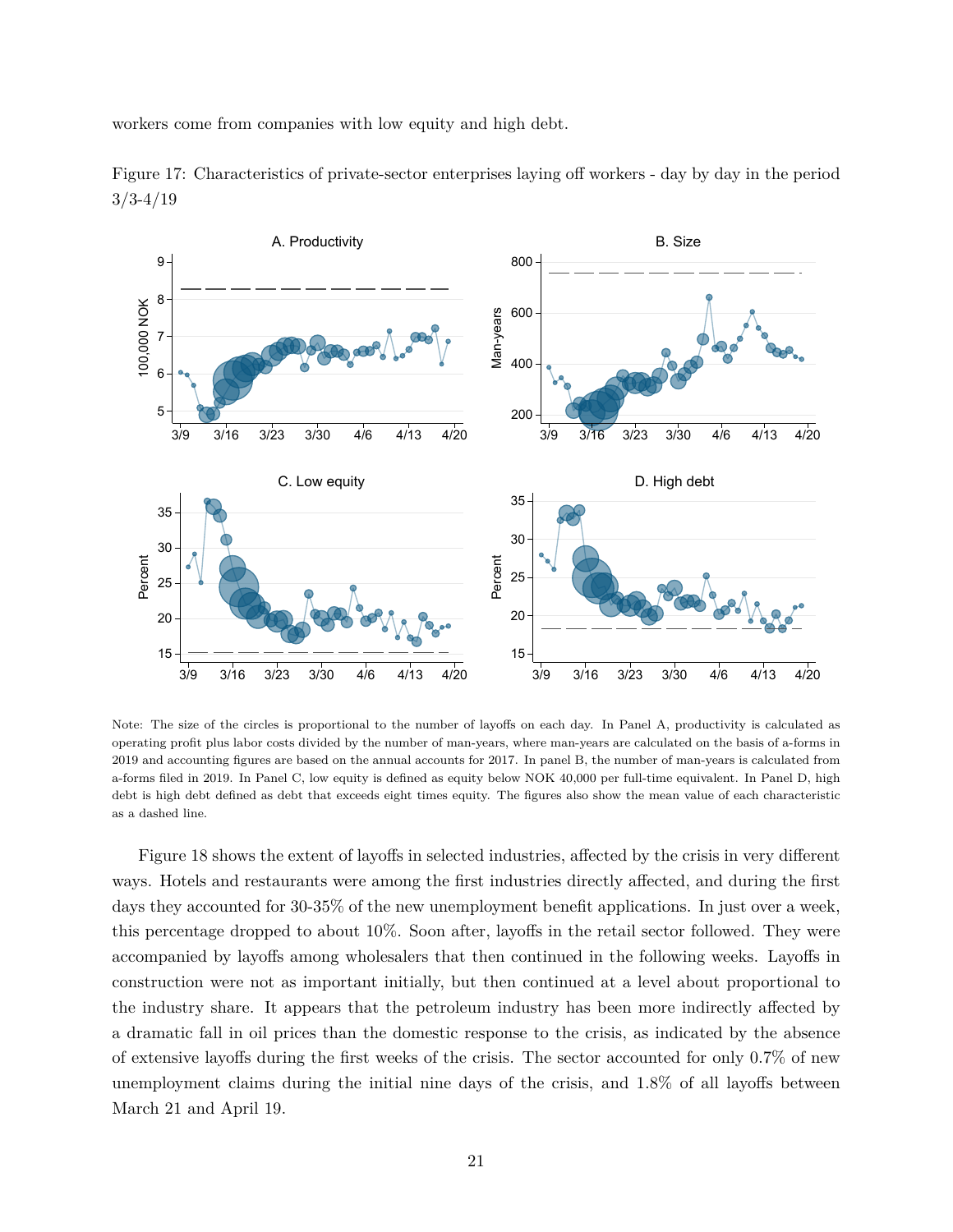

Figure 18: Layoffs in different industries over time

Note: The petroleum industry with 3.6 percent of total private-sector employment comprises extraction of crude oil and natural gas, drilling and other services related to extraction, construction of platforms and modules, furnishing and installation work and supply bases. The horizontal line represents the share of employment accounted for by a given industry

### **6 Summary and conclusion**

The coronavirus crisis struck broadly, but not randomly. There are clear systematic patterns in which workers are most affected. The public sector is so far shielded from layoffs, but there are many public employees in socially critical and risk-exposed professions, especially in the health and care sectors. Here, women are far more exposed than men, and people with low incomes are more exposed than those with high incomes.

Among all employees, we find that the risk of layoffs or dismissals during the first phase of the crisis is higher the lower the education, income, hourly wage and social class background of an employee. While initially, women bear the brunt of the layoffs due to their over-representation in sectors explicitly targeted by social distancing policy measures, over time this effect was more than offset as the rest of the economy responded. Males are more exposed to layoffs than women, because more men work in the private sector. Within the private sector, the gender effect is associated with the presence of young children: women with young children are more likely to be laid off comparing workers within the same firm and occupation by means of fixed effects. This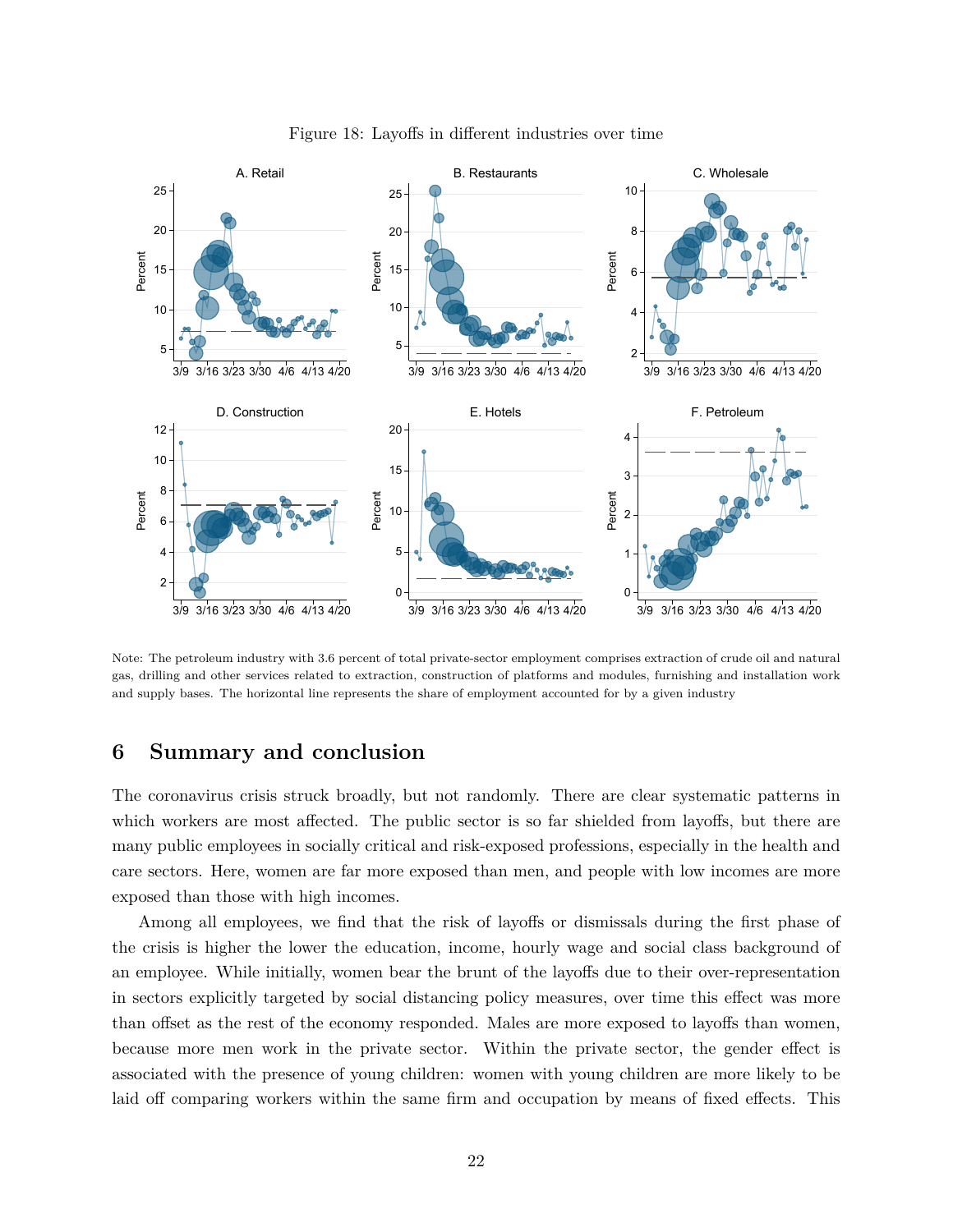points to the importance of childcare in understanding the labor market impact of the crisis (see also Dingel, Patterson and Vavra, 2020).

As the crisis spreads, both internationally and across sectors domestically, we see signs that unemployment seekers are coming from ever-increasing occupations in the private sector. The companies that are laying off have also changed over time. While industries such as tourism and businesses with low productivity and equity dominated the first few days, we see a trend towards more "average" businesses being affected.

The Norwegian context is also useful in judging the extent to which the crisis is expected to be permanent. In the short term, about 1/10th of layoffs are classified as "permanent" and correspond to severing employment relationships. The remaining layoffs are temporary. While the incentives to lay off workers permanently are not strong even for firms in distress, as temporary layoffs may be converted to permanent later on and permanent layoffs may trigger severance obligations, this decomposition gives at least some reasons for hope that the great majority of layoffs in countries where this choice is not easily available (such as the US) may in fact be reversible.

# **References**

Adams-Prassl, A., Boneva, T., Golin, M., and Rauh, C. (2020) Inequality in the Impact of the Coronavirus Shock: Evidence from Real Time Surveys, IZA Discussion Paper 13183.

Bartik, A., Bertrand, M., Lin, F., Rothstein, J., and Unrath, M. (2020) Labor Market Impacts of COVID-19 on Hourly Workers in Small- and Medium-Sized Businesses: Four Facts from Homebase Data., Online at [https://irle.berkeley.edu/labor-market-impacts-of-covid-19-on](https://irle.berkeley.edu/labor-market-impacts-of-covid-19-on-hourly-workers-in-small-and-medium-sized-businesses-four-facts-from-homebase-data-2/)[hourly-workers-in-small-and-medium-sized-businesses-four-facts-from-homebase-data](https://irle.berkeley.edu/labor-market-impacts-of-covid-19-on-hourly-workers-in-small-and-medium-sized-businesses-four-facts-from-homebase-data-2/)-[2/](https://irle.berkeley.edu/labor-market-impacts-of-covid-19-on-hourly-workers-in-small-and-medium-sized-businesses-four-facts-from-homebase-data-2/), accessed on 4/30/2020.

Berg, H., Larsen, K. A., Klingenberg, S., og Solheim, Ø. B. (2015) Permitteringer og avgang fra arbeidslivet. Rapport 2015-007 Proba samfunnsanalyse.

Bratsberg, B., Raaum, O., and Røed, K. (2010) When Minority Labor Migrants Meet the Welfare State. Journal of Labor Economics, Vol. 28, No. 3, 633-676.

Bratsberg, B., Raaum, O., and Røed, K. (2018) Job Loss and Immigrant Labor Market Performance. Economica, Vol. 85, 124–151.

Coibion, O., Gorodnichenko, Y., and Weber, M. (2020) Labor Markets During the COVID-19 Crisis: A Preliminary View, NBER Working Paper No. 27017.

Direktoratet for samfunnssikkerhet og beredskap (2016) Samfunnets kritiske funksjoner. HR 2350.

Dingel, J., Patterson, C., and Vavra, J. (2020) Childcare Obligations Will Constrain Many Workers When Reopening the US Economy. Becker Friedman Institute for Economics at University of Chicago, Working Paper 2020-46.